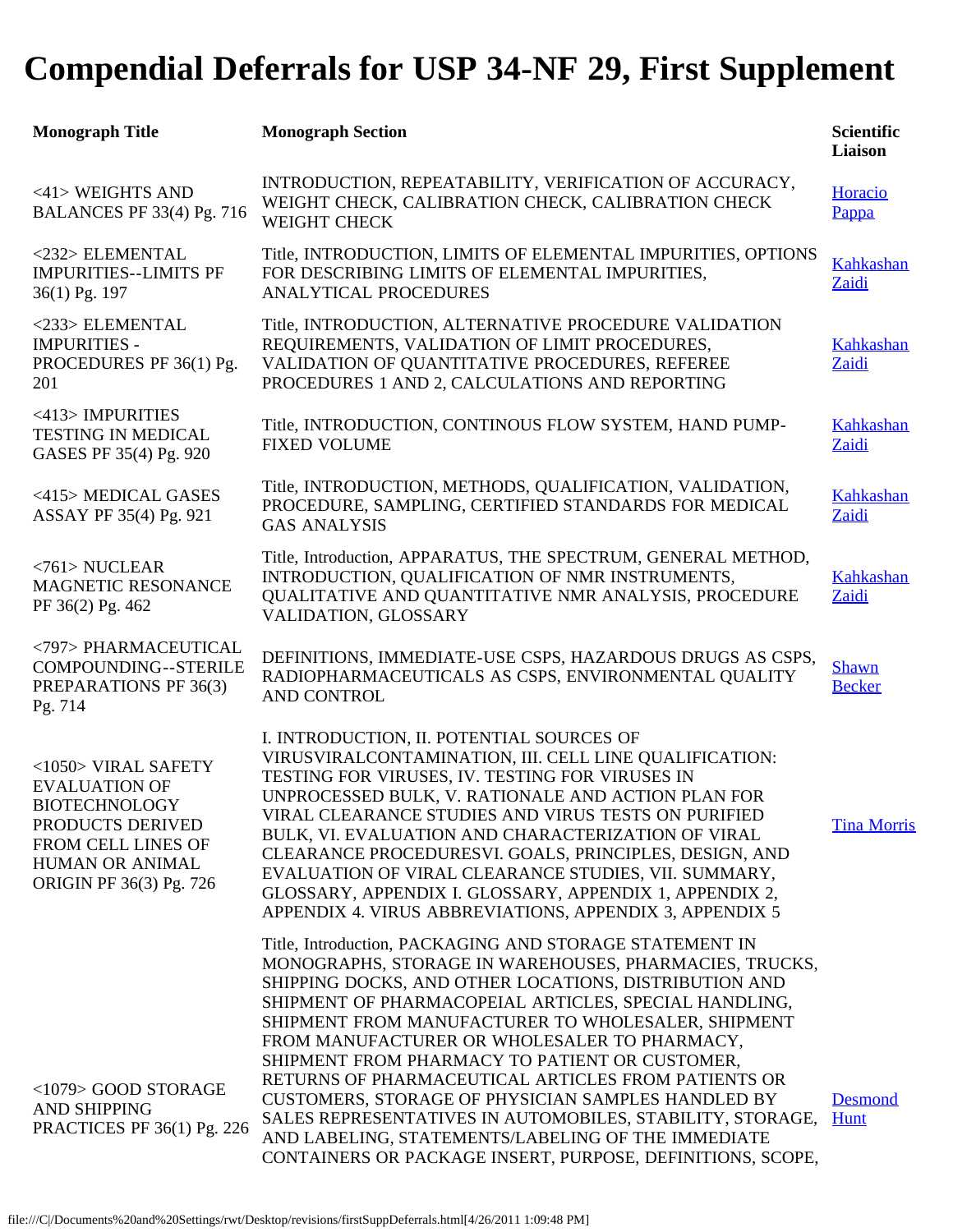|                                                                                                    | BACKGROUND INFORMATION, LABELING CONSIDERATIONS FOR<br>DRUG PRODUCTS, RESPONSIBILITIES, QUALITY AGREEMENTS, THE<br>STORAGE MANAGEMENT SYSTEM (SMS): PRACTICES AND<br>CONTROLS, THE TRANSPORTATION MANAGEMENT SYSTEM (TMS):<br>PRACTICES AND CONTROLS, GOOD DOCUMENTATION PRACTICES,<br>CONCLUSION, REFERENCES                                                                                                                                                                                                                                                                                                                                                                                                                                                                                                                                                    |                            |
|----------------------------------------------------------------------------------------------------|------------------------------------------------------------------------------------------------------------------------------------------------------------------------------------------------------------------------------------------------------------------------------------------------------------------------------------------------------------------------------------------------------------------------------------------------------------------------------------------------------------------------------------------------------------------------------------------------------------------------------------------------------------------------------------------------------------------------------------------------------------------------------------------------------------------------------------------------------------------|----------------------------|
| <1113> MICROBIAL<br><b>IDENTIFICATION PF 35(1)</b><br>Pg. 167                                      | Title, INTRODUCTION, MICROBIAL ISOLATION, PRELIMINARY<br>SCREENING OF MICROBIAL ISOLATES, MICROBIAL<br><b>IDENTIFICATION BY PHENOTYPIC METHODS, MICROBIAL</b><br>IDENTIFICATION BY GENOTYPIC METHODS, VERIFICATION OF<br>MICROBIAL IDENTIFICATION METHODS                                                                                                                                                                                                                                                                                                                                                                                                                                                                                                                                                                                                        | Radhakrishna<br>Tirumalai  |
| <1119> NEAR-INFRARED<br>SPECTROSCOPY PF 36(2)<br>Pg. 532                                           | <b>INSTRUMENTATION</b>                                                                                                                                                                                                                                                                                                                                                                                                                                                                                                                                                                                                                                                                                                                                                                                                                                           | Horacio<br>Pappa           |
| <1151><br>PHARMACEUTICAL<br>DOSAGE FORMS PF 35(5)<br>Pg. 1260                                      | Introduction, BIOAVAILABILITY, TERMINOLOGY, AEROSOLS,<br>BOLUSES, CAPSULES, CONCENTRATE FOR DIP, CREAMS, ELIXIRS,<br>EMULSIONS, EXTRACTS AND FLUIDEXTRACTS, GELS, IMPLANTS<br>(PELLETS), INFUSIONS, INTRAMAMMARY, INHALATIONS,<br>INJECTIONS, IRRIGATIONS, LOTIONS, LOZENGES, OINTMENTS,<br>OPHTHALMIC PREPARATIONS, PASTES, POWDERS, PREMIXES,<br>SOLUTIONS, SUPPOSITORIES, SUSPENSIONS, SYRUPS, SYSTEMS,<br>TABLETS, GENERAL CONSIDERATIONS, PRODUCT QUALITY TESTS,<br>GENERAL, DOSAGE FORMS, DRY POWDER INHALERS, EMULSIONS<br>(CREAMS AND LOTIONS), FEED ADDITIVES, FOAMS, MEDICAL<br>GASES (INHALATION MATERIALS), GRANULES, MEDICATED GUMS,<br>INSERTS, LIQUIDS, LOTIONS (SEE EMULSIONS), TRANSDERMAL<br>SYSTEMS (PATCHES), PILLS, PLASTERS, MEDICATED SOAPS AND<br>SHAMPOOS, SPRAYS (NASAL, PULMONARY, OR SOLUTIONS FOR<br>NEBULIZATION), TAPES, GLOSSARY | William<br><b>Brown</b>    |
| <1761> APPLICATIONS OF<br>NUCLEAR MAGNETIC<br><b>RESONANCE</b><br>SPECTROSCOPY PF 36(2)<br>Pg. 539 | Title, PRINCIPLES OF NMR, NMR SPECTROMETERS, RELAXATION,<br>TIP ANGLE, RELAXATION DELAY, RESOLUTION, POSTACOUISITION<br>DATA PROCESSING, GENERAL PROCEDURE FOR STRUCTURE<br>IDENTIFICATION, QUANTITATIVE APPLICATIONS, SOLID-STATE<br>NMR, LOW-FIELD NMR                                                                                                                                                                                                                                                                                                                                                                                                                                                                                                                                                                                                         | Kahkashan<br>Zaidi         |
| <2040> DISINTEGRATION<br>AND DISSOLUTION OF<br>DIETARY SUPPLEMENTS<br>PF 36(2) Pg. 567             | <b>DISSOLUTION</b>                                                                                                                                                                                                                                                                                                                                                                                                                                                                                                                                                                                                                                                                                                                                                                                                                                               | <b>Natalia</b><br>Davydova |
| <2232> ELEMENTAL<br><b>CONTAMINANTS IN</b><br>DIETARY SUPPLEMENTS<br>PF 36(1) Pg. 258              | Title, INTRODUCTION, LIMITS OF ELEMENTAL CONTAMINANTS,<br>OPTIONS FOR COMPLIANCE WITH THE LIMITS OF ELEMENTAL<br>CONTAMINANTS, ANALYTICAL PROCEDURES FOR TOTAL<br>ELEMENTAL CONTAMINANTS, ANALYTICAL PROCEDURE FOR<br>INORGANIC ARSENIC, ANALYTICAL PROCEDURE FOR<br>METHYLMERCURY                                                                                                                                                                                                                                                                                                                                                                                                                                                                                                                                                                               | Yoshiyuki<br>Tokiwa        |
| 93.0 PERCENT OXYGEN<br><b>CERTIFIED STANDARD PF</b><br>35(4) Pg. 991                               | 93.0% Oxygen Certified Standard                                                                                                                                                                                                                                                                                                                                                                                                                                                                                                                                                                                                                                                                                                                                                                                                                                  | Kahkashan<br>Zaidi         |
| AGAR PF 33(4) Pg. 702                                                                              | Chemical Info, Definition, Botanic characteristics, Packaging and storage, USP<br>Reference standards <11>, Identification, Microbial limits <61>, Limit of<br>foreign insoluble matter                                                                                                                                                                                                                                                                                                                                                                                                                                                                                                                                                                                                                                                                          | <b>Hong Wang</b>           |
|                                                                                                    | IDENTIFICATION/Introduction, ASSAY/Procedure, IMPURITIES/Inorganic<br>Impurities/Carbon Dioxide, IMPURITIES/Inorganic Impurities/Sample,                                                                                                                                                                                                                                                                                                                                                                                                                                                                                                                                                                                                                                                                                                                         |                            |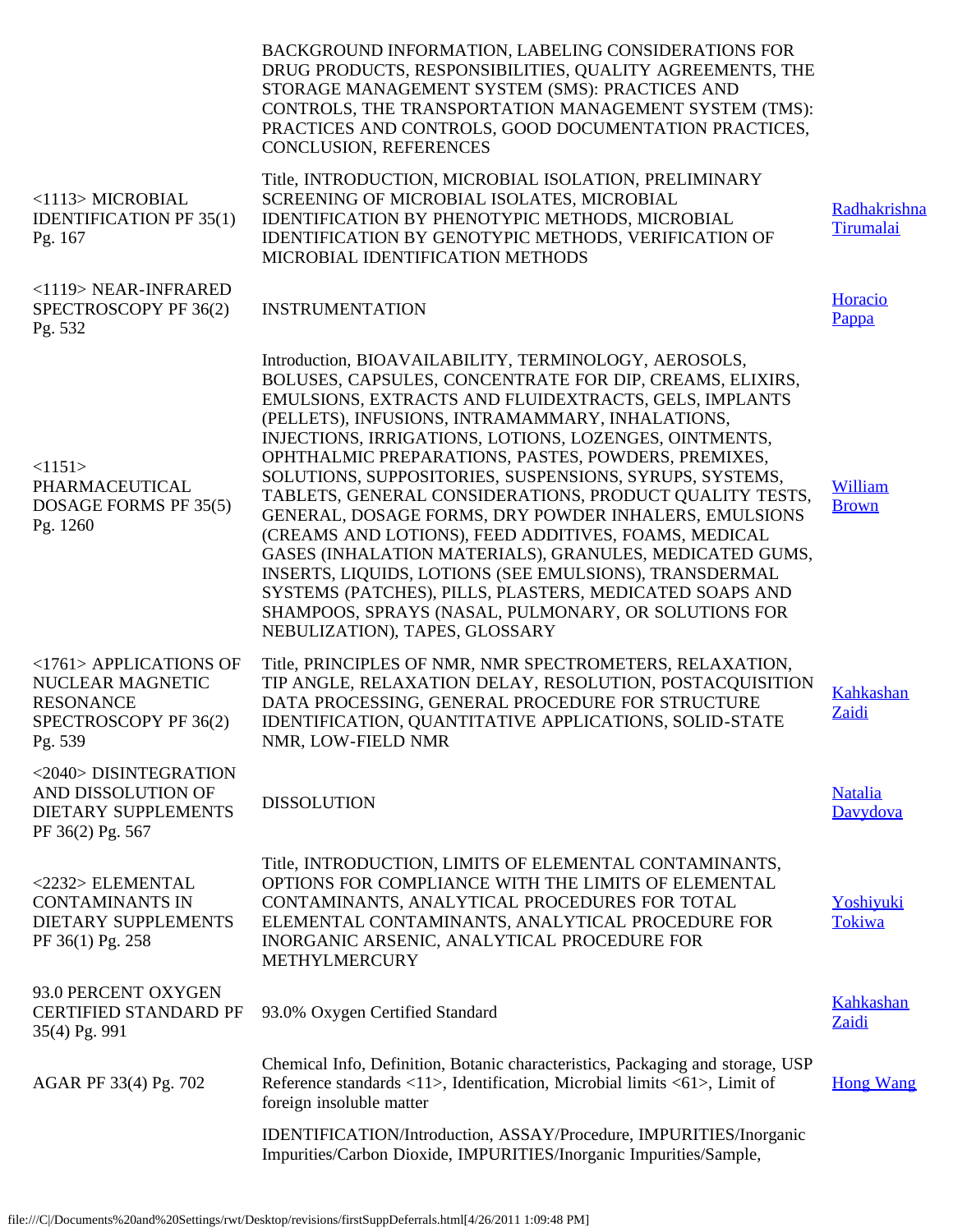| MEDICAL AIR PF 35(4) Pg.<br>828                                          | IMPURITIES/Inorganic Impurities/Analysis, IMPURITIES/Inorganic<br>Impurities/Acceptance criteria, IMPURITIES/Inorganic Impurities/Carbon<br>Monoxide, IMPURITIES/Inorganic Impurities/Sulfur Dioxide,<br>IMPURITIES/Inorganic Impurities/Limit of Nitric Oxide and Nitrogen<br>Dioxide, ADDITIONAL REQUIREMENTS/Packaging and Storage,<br>ADDITIONAL REQUIREMENTS/Labeling                                                                                                                                                                                                                                                                                                                                                                                                                                                                                                                                                                                                                                                                                                                                                                                                                                                                                                                                                                                                                                                                                                                                                                                              | Kahkashan<br>Zaidi                      |
|--------------------------------------------------------------------------|-------------------------------------------------------------------------------------------------------------------------------------------------------------------------------------------------------------------------------------------------------------------------------------------------------------------------------------------------------------------------------------------------------------------------------------------------------------------------------------------------------------------------------------------------------------------------------------------------------------------------------------------------------------------------------------------------------------------------------------------------------------------------------------------------------------------------------------------------------------------------------------------------------------------------------------------------------------------------------------------------------------------------------------------------------------------------------------------------------------------------------------------------------------------------------------------------------------------------------------------------------------------------------------------------------------------------------------------------------------------------------------------------------------------------------------------------------------------------------------------------------------------------------------------------------------------------|-----------------------------------------|
| ALBUMIN HUMAN PF 31(5)<br>Pg. 1338                                       | Definition, Packaging and storage, Expiration date, Labeling, USP Reference<br>standards, Identification A, B, pH, Molecular size distribution, Heat stablity,<br>Incubation, Prekallikrein activator, Protein content, Heme content, Potassium<br>content, Sodium content, Safety, Bacterial endotoxins, Sterility                                                                                                                                                                                                                                                                                                                                                                                                                                                                                                                                                                                                                                                                                                                                                                                                                                                                                                                                                                                                                                                                                                                                                                                                                                                     | <b>Anita Szajek</b>                     |
| <b>AMMONIUM CARBONATE</b><br>TS2 PF 36(3) Pg. 782                        | Ammonium Carbonate TS 2                                                                                                                                                                                                                                                                                                                                                                                                                                                                                                                                                                                                                                                                                                                                                                                                                                                                                                                                                                                                                                                                                                                                                                                                                                                                                                                                                                                                                                                                                                                                                 | <b>Antonio</b><br>Hernandez-<br>Cardoso |
| ARTEMETHER PF 36(2) Pg.<br>377                                           | Title, Chemical Info/Chemical Structure, Chemical Info/C16H26O5, Chemical<br>Info/298.37, Chemical Info/(3R,5aS,6R,8aS,9R,10S,12R,12aR)-Decahydro-10-<br>methoxy-3,6,9-trimethyl= $-3,12$ -epoxy-12H-pyrano $[4.3-j]$ -1,2-benzodioxepin,<br>Chemical Info/CAS, DEFINITION/Introduction, IDENTIFICATION/A.<br>Infrared Absorption <197K>, IDENTIFICATION/B., ASSAY/Procedure,<br>IMPURITIES/Inorganic Impurities/Residue on Ignition <281>,<br>IMPURITIES/Inorganic Impurities/Heavy Metals, Method II <231>,<br>IMPURITIES/Organic Impurities/Procedure 1: Analysis of Cyclohexanone<br>Propanal Derivative and Furoisochromen Derivative by TLC,<br>IMPURITIES/Organic Impurities/Procedure 2: Analysis of Artemether Related<br>Compound A, Artemether Related Compound B, and Any Other Individual<br>Impurity by HPLC, SPECIFIC TESTS/Optical Rotation, Specific Rotation<br><781S>, SPECIFIC TESTS/Color of solution, ADDITIONAL<br>REQUIREMENTS/Packaging and Storage, ADDITIONAL<br>REQUIREMENTS/USP Reference Standards <11>/USP Artemether RS,<br>ADDITIONAL REQUIREMENTS/USP Reference Standards <11>/USP<br>Artemether Related Compound A RS [(3R,5aS,6R,8aS,9R,12R,12aR)-<br>Decahydro-10-hydroxy-3,6,9-trimethyl-3,12-ep= $oxy-12H$ -pyrano $[4,3-j]-1,2-$<br>benzodioxepin](C15H24O5284.35), ADDITIONAL REQUIREMENTS/USP<br>Reference Standards <11>/USP Artemether Related Compound B RS<br>$[(3R, 5aS, 6R, 8aS, 9R, 10R, 12R, 12aR)$ -Decahydro-10-methoxy-3,6,9-trimethyl-<br>$3,1=2$ -epoxy-12H-pyrano $[4,3-i]$ -1,2-benzodioxepin](C16H26O5298.37) | <b>Behnam</b><br>Davani                 |
| <b>ARTEMETHER AND</b><br><b>LUMEFANTRINE TABLETS</b><br>PF 36(2) Pg. 379 | Title, DEFINITION/Introduction, IDENTIFICATION/A. Thin Layer<br>Chromatography, IDENTIFICATION/B., ASSAY/Procedure,<br>PERFORMANCE TESTS, PERFORMANCE TESTS/Dissolution <711>,<br>PERFORMANCE TESTS/Uniformity of Dosage Units <905>,<br>IMPURITIES/Organic Impurities/Procedure 1: Impurities of Artemether,<br>IMPURITIES/Organic Impurities/Procedure 2: Impurities of Lumefantrine,<br>IMPURITIES/Organic Impurities/Acceptance criteria, ADDITIONAL<br>REQUIREMENTS/Packaging and Storage, ADDITIONAL<br>REQUIREMENTS/USP Reference Standards <11>/USP Artemether RS,<br>ADDITIONAL REQUIREMENTS/USP Reference Standards <11>/USP<br>Artemether Related Compound A RS [(3R,5aS,6R,8aS,9R,12R,12aR)-<br>Decahydro-10-hydroxy-3,6,9-trimethyl-3,12-ep= $oxy-12H$ -pyrano $[4,3-j]-1,2-$<br>benzodioxepin](C15H24O5284.35), ADDITIONAL REQUIREMENTS/USP<br>Reference Standards <11>/USP Artemether Related Compound B RS<br>[(3R,5aS,6R,8aS,9R,10R,12R,12aR)-Decahydro-10-methoxy-3,6,9-trimethyl-<br>3,1=2-epoxy-12H-pyrano[4,3-j]-1,2-benzodioxepin](C16H26O5298.37),<br>ADDITIONAL REQUIREMENTS/USP Reference Standards <11>/USP<br>Lumefantrine RS, ADDITIONAL REQUIREMENTS/USP Reference<br>Standards <11>/USP Lumefantrine Related Compound A RS [(RS, Z)-2-<br>(Dibutylamino)-2-(2,7-dichloro-9-(4-chlorobenzylidene)-9H-fluoren-4-=<br>yl)ethanol](C30H32Cl3NO528.94)                                                                                                                                                                                         | <b>Behnam</b><br>Davani                 |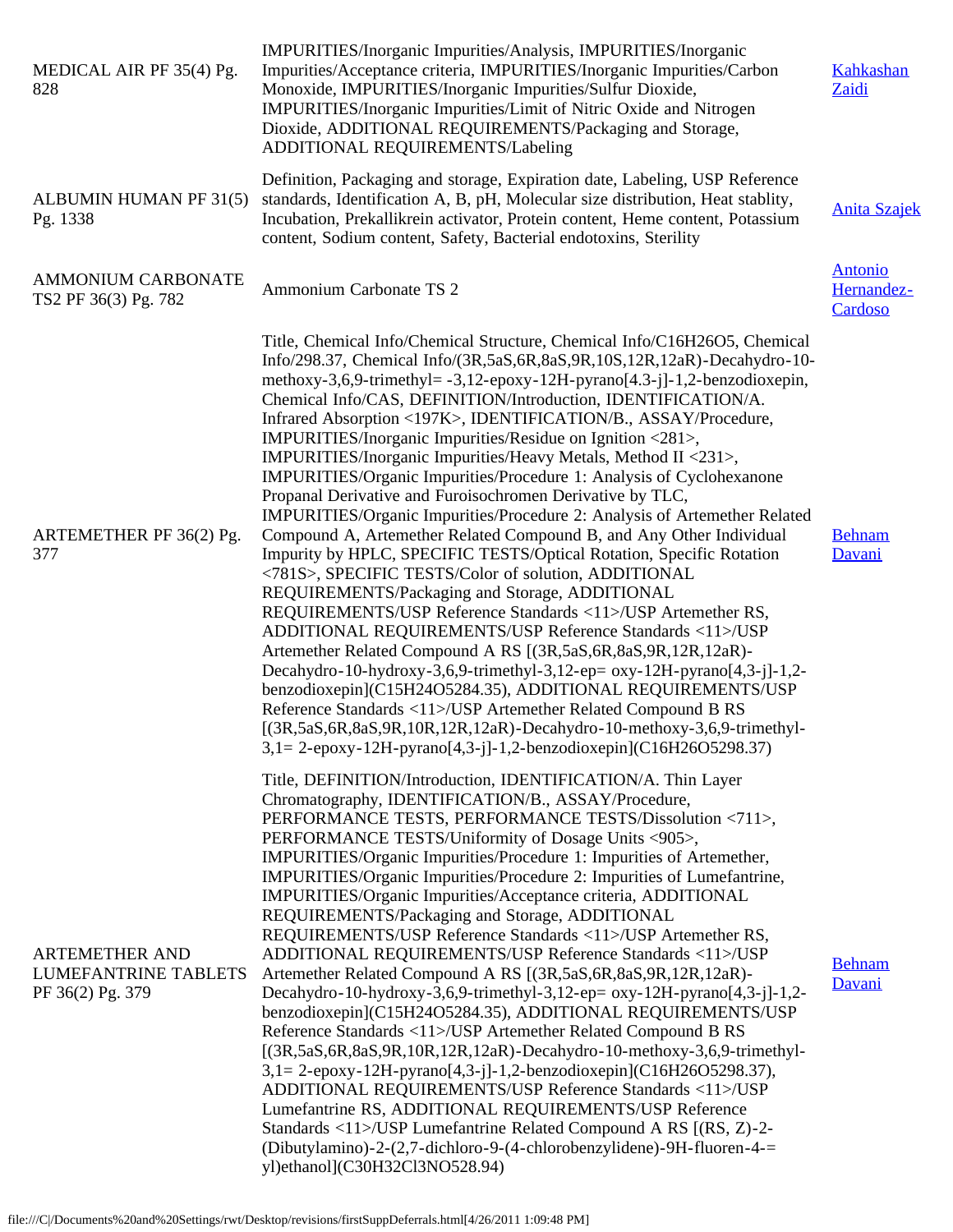| BACOPA PF 36(3) Pg. 691                            | Title, DEFINITION/Introduction, IDENTIFICATION/A. Thin-Layer<br>Chromatographic Identification Test <201>, IDENTIFICATION/B.,<br>COMPOSITION/Content of Triterpene Glycosides, IMPURITIES/Inorganic<br>Impurities/Articles of Botanical Origin, Acid-Insoluble Ash <561>,<br>IMPURITIES/Inorganic Impurities/Heavy Metals, Method III <231>,<br>IMPURITIES/Organic Impurities/Procedure 1: Articles of Botanical Origin,<br>Foreign Organic Matters <561>, IMPURITIES/Organic Impurities/Procedure 2:<br>Articles of Botanical Origin, General Method for Pesticide Residues Analysis<br><561>, SPECIFIC TESTS/Botanic Characteristics, SPECIFIC TESTS/Loss on<br>Drying <731>, SPECIFIC TESTS/Articles of Botanical Origin, Total Ash<br><561>, SPECIFIC TESTS/Articles of Botanical Origin, Alcohol-Soluble<br>Extractives, Method 2 <561>, SPECIFIC TESTS/Microbial Enumeration<br>Tests—Nutritional and Dietary Supplements <2021>, SPECIFIC<br>TESTS/Absence of Specified Microorganisms—Nutritional and Dietary<br>Supplements <2022>, ADDITIONAL REQUIREMENTS/Packaging and<br>Storage, ADDITIONAL REQUIREMENTS/Labeling, ADDITIONAL<br>REQUIREMENTS/USP Reference Standards <11>/USP Bacoside A3 RS,<br>ADDITIONAL REQUIREMENTS/USP Reference Standards <11>/USP<br>Powdered Bacopa Extract RS | Maged<br><b>Sharaf</b> |
|----------------------------------------------------|--------------------------------------------------------------------------------------------------------------------------------------------------------------------------------------------------------------------------------------------------------------------------------------------------------------------------------------------------------------------------------------------------------------------------------------------------------------------------------------------------------------------------------------------------------------------------------------------------------------------------------------------------------------------------------------------------------------------------------------------------------------------------------------------------------------------------------------------------------------------------------------------------------------------------------------------------------------------------------------------------------------------------------------------------------------------------------------------------------------------------------------------------------------------------------------------------------------------------------------------------------------------------------------------------------|------------------------|
| POWDERED BACOPA<br><b>EXTRACT PF 36(3) Pg. 694</b> | Title, DEFINITION/Introduction, IDENTIFICATION/A. Thin-Layer<br>Chromatographic Identification Test <201>, IDENTIFICATION/B.,<br>COMPOSITION/Content of Triterpene Glycosides, IMPURITIES/Inorganic<br>Impurities/Heavy Metals, Method III <231>, IMPURITIES/Organic<br>Impurities/Procedure: Articles of Botanical Origin, General Method for<br>Pesticide Residues Analysis <561>, SPECIFIC TESTS/Loss on Drying <731>,<br>SPECIFIC TESTS/Microbial Enumeration Tests <2021>, SPECIFIC<br>TESTS/Microbiological Procedures for Absence of Specified Microorganisms<br><2022>, ADDITIONAL REQUIREMENTS/Packaging and Storage,<br>ADDITIONAL REQUIREMENTS/Labeling, ADDITIONAL<br>REQUIREMENTS/Other Requirements, ADDITIONAL<br>REQUIREMENTS/USP Reference Standards <11>/USP Bacoside A3 RS,<br>ADDITIONAL REQUIREMENTS/USP Reference Standards <11>/USP<br>Powdered Bacopa Extract RS                                                                                                                                                                                                                                                                                                                                                                                                               | Maged<br><b>Sharaf</b> |
| POWDERED BACOPA PF<br>36(3) Pg. 692                | Title, DEFINITION/Introduction, IDENTIFICATION/A. Thin-Layer<br>Chromatographic Identification Test <201>, IDENTIFICATION/B.<br>COMPOSITION/Content of Triterpene Glycosides, IMPURITIES/Inorganic<br>Impurities/Articles of Botanical Origin, Acid-Insoluble Ash <561>,<br>IMPURITIES/Inorganic Impurities/Heavy Metals, Method III <231>,<br>IMPURITIES/Organic Impurities/Procedure: Articles of Botanical Origin,<br>General Method for Pesticide Residues Analysis <561>, SPECIFIC<br>TESTS/Botanic Characteristics, SPECIFIC TESTS/Loss on Drying <731>,<br>SPECIFIC TESTS/Articles of Botanical Origin, Total Ash <561>, SPECIFIC<br>TESTS/Articles of Botanical Origin, Alcohol-Soluble Extractives, Method 2<br><561>, SPECIFIC TESTS/Microbial Enumeration Tests—Nutritional<br>and Dietary Supplements <2021>, SPECIFIC TESTS/Absence of Specified<br>Microorganisms—Nutritional and Dietary Supplements <2022>,<br>ADDITIONAL REQUIREMENTS/Packaging and Storage, ADDITIONAL<br>REQUIREMENTS/Labeling, ADDITIONAL REQUIREMENTS/USP<br>Reference Standards <11>/USP Bacoside A3 RS, ADDITIONAL<br>REQUIREMENTS/USP Reference Standards <11>/USP Powdered Bacopa<br><b>Extract RS</b><br>Title, Chemical Info/Chemical Structure, Chemical Info/C42H70-                                      | Maged<br><b>Sharaf</b> |
|                                                    | nO35·(C4H8SO3Na)n, Chemical Info/2163 when n 6.5, Chemical<br>Info/Beta Cyclodextrin Sulfobutyl Ethers, Sodium Salts;, Chemical Info/Beta<br>Cyclodextrin Sulfobutyl Ether Sodium, Chemical Info/CAS,                                                                                                                                                                                                                                                                                                                                                                                                                                                                                                                                                                                                                                                                                                                                                                                                                                                                                                                                                                                                                                                                                                  |                        |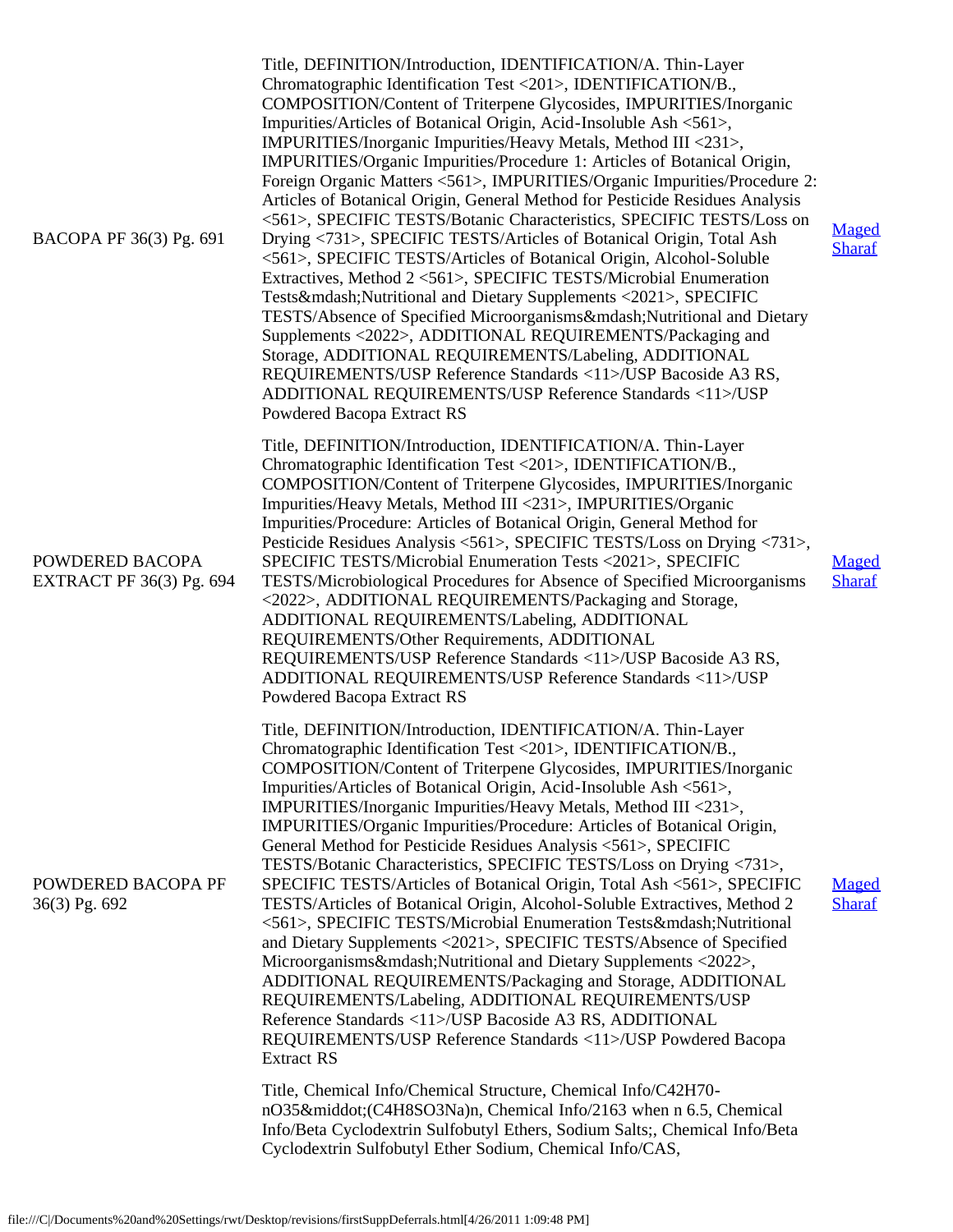| BETADEX SULFOBUTYL<br>ETHER SODIUM PF 36(2)<br>Pg. 447                             | DEFINITION/Introduction, IDENTIFICATION/A. Infrared Absorption<br><197K>, IDENTIFICATION/B., IDENTIFICATION/C.,<br>IDENTIFICATION/D. Identification Tests—General, Sodium <191>,<br>ASSAY/Procedure, IMPURITIES/Inorganic Impurities/Heavy Metals, Method<br>II <231>, IMPURITIES/Inorganic Impurities/Limit of Sodium Chloride,<br>IMPURITIES/Organic Impurities/Procedure 1: Limit of Beta Cyclodextrin<br>(Betadex), IMPURITIES/Organic Impurities/Procedure 2: Limit of 4-<br>Hydroxybutane-1-Sulfonic Acid, IMPURITIES/Organic Impurities/Procedure<br>3: Limit of Bis(4-Sulfobutyl) Ether Disodium, IMPURITIES/Organic<br>Impurities/Procedure 4: Limit of 1,4-Butane Sultone, SPECIFIC TESTS,<br>SPECIFIC TESTS/Bacterial Endotoxins Test <85>, SPECIFIC<br>TESTS/Microbial Enumeration Tests <61> and Tests for Specified<br>Microorganisms <62>, SPECIFIC TESTS/Clarity of Solution, SPECIFIC<br>TESTS/Average Degree of Substitution, SPECIFIC TESTS/pH <791>,<br>SPECIFIC TESTS/Water Determination, Method I <921>, ADDITIONAL<br>REQUIREMENTS/Packaging and Storage, ADDITIONAL<br>REQUIREMENTS/Labeling, ADDITIONAL REQUIREMENTS/USP<br>Reference Standards <11>/USP Beta Cyclodextrin RS, ADDITIONAL<br>REQUIREMENTS/USP Reference Standards <11>/USP Betadex Sulfobutyl<br>Ether Sodium RS, ADDITIONAL REQUIREMENTS/USP Reference<br>Standards <11>/USP Endotoxin RS, ADDITIONAL REQUIREMENTS/USP<br>Reference Standards <11>/USP Sodium Chloride RS | <b>Hong Wang</b>            |
|------------------------------------------------------------------------------------|----------------------------------------------------------------------------------------------------------------------------------------------------------------------------------------------------------------------------------------------------------------------------------------------------------------------------------------------------------------------------------------------------------------------------------------------------------------------------------------------------------------------------------------------------------------------------------------------------------------------------------------------------------------------------------------------------------------------------------------------------------------------------------------------------------------------------------------------------------------------------------------------------------------------------------------------------------------------------------------------------------------------------------------------------------------------------------------------------------------------------------------------------------------------------------------------------------------------------------------------------------------------------------------------------------------------------------------------------------------------------------------------------------------------------------------------------------------------|-----------------------------|
| <b>BUTYL STEARATE PF 35(6)</b><br>Pg. 1502                                         | Title, Chemical Info/Chemical Structure, Chemical Info/Butyl Octadecanoate,<br>Chemical Info/C22H44O2, Chemical Info/340.59, Chemical Info/CAS,<br>DEFINITION/Introduction, IDENTIFICATION/Infrared Absorption <197F>,<br>SPECIFIC TESTS/Solubility in alcohol, SPECIFIC TESTS/Specific Gravity<br><841>, SPECIFIC TESTS/Fats and Fixed Oils, Iodine Value <401>,<br>SPECIFIC TESTS/Melting Range or Temperature, Class III <741>, SPECIFIC<br>TESTS/Fats and Fixed Oils, Saponification Value <401>, ADDITIONAL<br>REQUIREMENTS/Packaging and Storage, ADDITIONAL<br>REQUIREMENTS/Labeling, ADDITIONAL REQUIREMENTS/USP<br>Reference Standards <11>/USP Butyl Stearate RS                                                                                                                                                                                                                                                                                                                                                                                                                                                                                                                                                                                                                                                                                                                                                                                           | Robert<br>Lafaver           |
| <b>CARBIDOPA AND</b><br>LEVODOPA EXTENDED-<br>RELEASE TABLETS PF<br>34(6) Pg. 1433 | Title, Definition, Packaging and storage, Labeling, USP Reference standards<br>$\langle 11 \rangle$ , Identification, Dissolution $\langle 711 \rangle$ - Test 1, Dissolution $\langle 711 \rangle$ - Test 2,<br>Dissolution $\langle 711 \rangle$ - Test 3, Uniformity of dosage units $\langle 905 \rangle$ , Related<br>compounds, Assay                                                                                                                                                                                                                                                                                                                                                                                                                                                                                                                                                                                                                                                                                                                                                                                                                                                                                                                                                                                                                                                                                                                          | <b>Ravi</b><br>Ravichandran |
| <b>CEFEPIME</b><br><b>HYDROCHLORIDE PF 36(1)</b><br>Pg. 76                         | ASSAY/Procedure, IMPURITIES/Organic Impurities/Procedure 1: Limit of N-<br>Methylpyrrolidine, IMPURITIES/Organic Impurities/Procedure 2: Other<br>Organic Impurities, ADDITIONAL REQUIREMENTS/USP Reference<br>Standards <11>/USP Cefepime Hydrochloride System Suitability RS                                                                                                                                                                                                                                                                                                                                                                                                                                                                                                                                                                                                                                                                                                                                                                                                                                                                                                                                                                                                                                                                                                                                                                                       | <b>Ahalya Wise</b>          |
| <b>CEFEPIME FOR INJECTION</b><br>PF 36(1) Pg. 79                                   | ASSAY/Procedure, IMPURITIES/Organic Impurities/Procedure 1: Limit of N-<br>Methylpyrrolidine, IMPURITIES/Organic Impurities/Procedure 2: Other<br>Organic Impurities, ADDITIONAL REQUIREMENTS/USP Reference<br>Standards <11>/USP Cefepime Hydrochloride System Suitability RS                                                                                                                                                                                                                                                                                                                                                                                                                                                                                                                                                                                                                                                                                                                                                                                                                                                                                                                                                                                                                                                                                                                                                                                       | <b>Ahalya Wise</b>          |
| <b>CETIRIZINE</b><br><b>HYDROCHLORIDE</b><br>TABLETS PF 36(2) Pg. 389              | Title, DEFINITION/Introduction, IDENTIFICATION/Introduction,<br>ASSAY/Procedure, PERFORMANCE TESTS, PERFORMANCE<br>TESTS/Dissolution <711>, PERFORMANCE TESTS/Uniformity of Dosage<br>Units <905>, IMPURITIES/Organic Impurities/Procedure, ADDITIONAL<br>REQUIREMENTS/Packaging and Storage, ADDITIONAL<br>REQUIREMENTS/USP Reference Standards <11>/USP Cetirizine<br>Hydrochloride RS                                                                                                                                                                                                                                                                                                                                                                                                                                                                                                                                                                                                                                                                                                                                                                                                                                                                                                                                                                                                                                                                             | <b>Domenick</b><br>Vicchio  |
| CHITOSAN PF 35(1) Pg. 115                                                          | Title, Chemical Info, Definition, Packaging and storage, Labeling, USP<br>Reference standards <11>, Identification, Bacterial endotoxins <85>, Microbial<br>limits <61>, Loss on drying <731>, Residue on ignition <281>, Heavy metals,                                                                                                                                                                                                                                                                                                                                                                                                                                                                                                                                                                                                                                                                                                                                                                                                                                                                                                                                                                                                                                                                                                                                                                                                                              | <b>Hong Wang</b>            |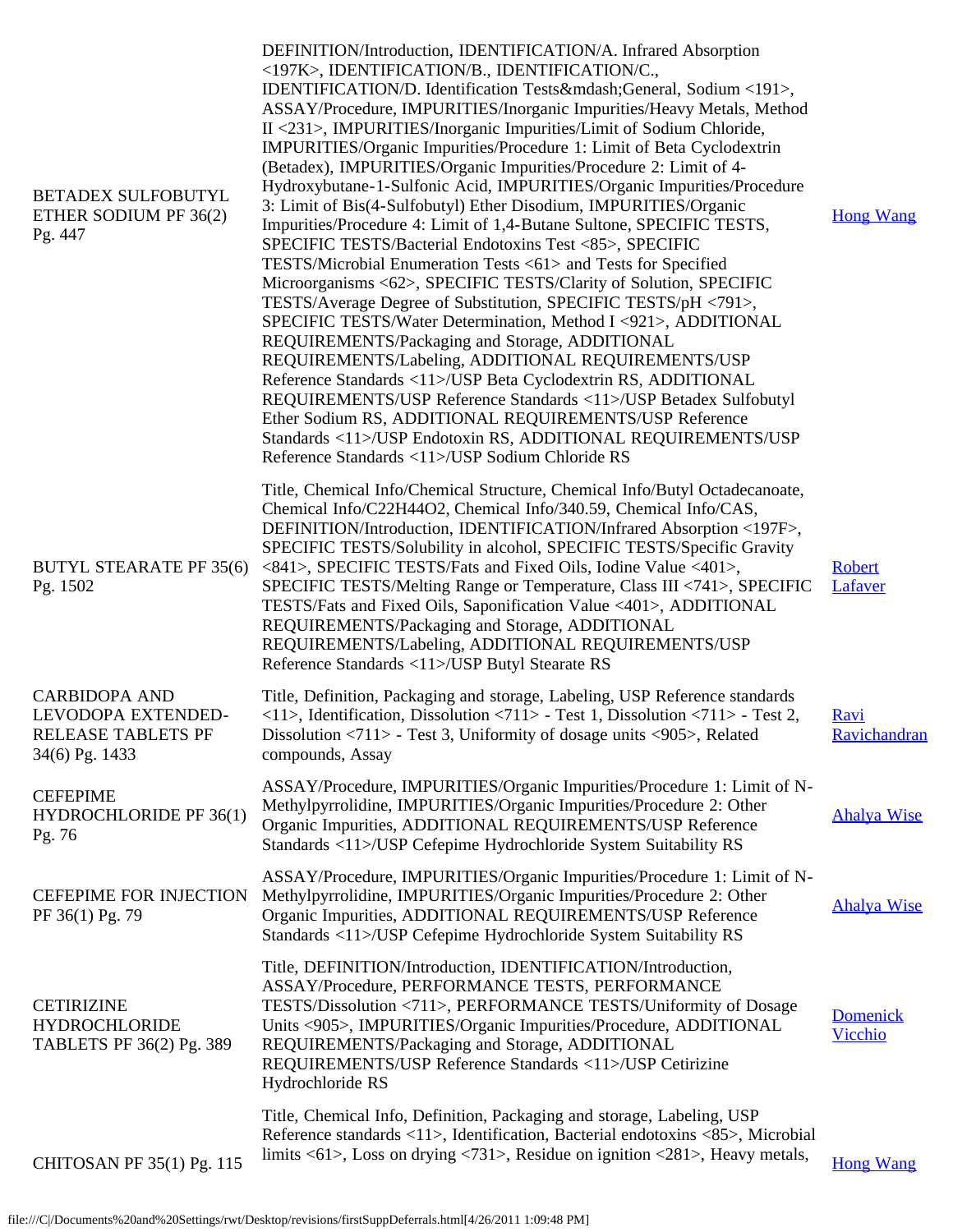|                                                                           | Method III <231>, Limit of lead, mercury, chromium, nickel, cadmium, and<br>arsenic, Limit of iron, Degree of deacetylation, Limit of protein content,<br>Average molecular weight and molecular weight distribution                                                                                                                                                                                                                                                                                                                                                                                                                                                                                                                                                                                                                                                                                                                                                                                                                                                                       |                                    |
|---------------------------------------------------------------------------|--------------------------------------------------------------------------------------------------------------------------------------------------------------------------------------------------------------------------------------------------------------------------------------------------------------------------------------------------------------------------------------------------------------------------------------------------------------------------------------------------------------------------------------------------------------------------------------------------------------------------------------------------------------------------------------------------------------------------------------------------------------------------------------------------------------------------------------------------------------------------------------------------------------------------------------------------------------------------------------------------------------------------------------------------------------------------------------------|------------------------------------|
| <b>CRYPTHECODINIUM</b><br><b>COHNII OIL PF 35(4) Pg. 892</b>              | Title, DEFINITION/Introduction, IDENTIFICATION/Fatty Acid Profile,<br>COMPOSITION/Content of DHA, IMPURITIES/Inorganic Impurities/Limit of<br>Arsenic, IMPURITIES/Inorganic Impurities/Limit of Lead,<br>IMPURITIES/Inorganic Impurities/Limit of Cadmium, IMPURITIES/Inorganic<br>Impurities/Limit of Mercury, SPECIFIC TESTS/Fats and Fixed Oils, Anisidine<br>Value <401>, SPECIFIC TESTS/Fats and Fixed Oils, Acid Value (Free Fatty<br>Acids) <401>, SPECIFIC TESTS/Fats and Fixed Oils, Peroxide Value <401>,<br>SPECIFIC TESTS/Fats and Fixed Oils, Total Oxidation Value (TOTOX)<br><401>, SPECIFIC TESTS/Fats and Fixed Oils, Unsaponifiable Matter <401>,<br>SPECIFIC TESTS/Specific Gravity <841>, ADDITIONAL<br>REQUIREMENTS/Packaging and Storage, ADDITIONAL<br>REQUIREMENTS/Labeling, ADDITIONAL REQUIREMENTS/USP<br>Reference Standards <11>                                                                                                                                                                                                                               | Gabriel<br>Giancaspro              |
| <b>CRYPTHECODINIUM</b><br><b>COHNII OIL CAPSULES PF</b><br>35(5) Pg. 1187 | Title, DEFINITION/Introduction, IDENTIFICATION/Fatty Acid Profile,<br>OTHER COMPONENTS/Content of Crypthecodinium cohnni Oil, OTHER<br>COMPONENTS/Content of DHA, IMPURITIES/Inorganic Impurities/Limit of<br>Arsenic, IMPURITIES/Inorganic Impurities/Limit of Lead,<br>IMPURITIES/Inorganic Impurities/Limit of Cadmium, IMPURITIES/Inorganic<br>Impurities/Limit of Mercury, SPECIFIC TESTS/Fats and Fixed Oils, Anisidine<br>Value <401>, SPECIFIC TESTS/Fats and Fixed Oils, Free Fatty Acids <401>,<br>SPECIFIC TESTS/Fats and Fixed Oils, Peroxide Value <401>, SPECIFIC<br>TESTS/Fats and Fixed Oils, Total Oxidation Value (TOTOX) <401>,<br>SPECIFIC TESTS/Fats and Fixed Oils, Unsaponifiable Matter <401>,<br>SPECIFIC TESTS/Specific Gravity <841>, PERFORMANCE TESTS,<br>PERFORMANCE TESTS/Disintegration and Dissolution of Dietary<br>Supplements <2040>, PERFORMANCE TESTS/Weight Variation of Dietary<br>Supplements <2091>, ADDITIONAL REQUIREMENTS/Packaging and<br>Storage, ADDITIONAL REQUIREMENTS/Labeling, ADDITIONAL<br>REQUIREMENTS/USP Reference Standards <11> | <b>Natalia</b><br>Davydova         |
| DALTEPARIN SODIUM PF<br>30(5) Pg. 1598                                    | Title, Chemical structure, CAS number, Definition, Packaging and storage,<br>USP Reference standards, Labeling (not NL), Identification A, B, C, pH, Loss<br>on drying, Heavy metals, Nitrogen, Limit of nitrite, Limit of boron, Sodium<br>content, Molar ratio of sulphate to carboxylate, Anti-factor IIa activity, Assay<br>(anti-factor Xa activity)                                                                                                                                                                                                                                                                                                                                                                                                                                                                                                                                                                                                                                                                                                                                  | <b>Anita Szajek</b>                |
| DIETHYL SEBACATE PF<br>35(5) Pg. 1203                                     | Title, Chemical Info/Chemical Structure, Chemical<br>Info/CH3CH2OOC(CH2)8COOCH2CH3, Chemical Info/C14H26O4, Chemical<br>Info/258.35, Chemical Info/Decanedioic acid, 1,10-diethyl ester;, Chemical<br>Info/Diethyl 1,10-decanedioate, Chemical Info/CAS,<br>DEFINITION/Introduction, IDENTIFICATION/A. Infrared Absorption<br><197F>, IDENTIFICATION/B., ASSAY/Procedure, IMPURITIES/Inorganic<br>Impurities/Residue on Ignition <281>, IMPURITIES/Inorganic<br>Impurities/Heavy Metals, Method II <231>, SPECIFIC TESTS/Specific Gravity<br><841>, SPECIFIC TESTS/Refractive Index <831>, SPECIFIC TESTS/Fats<br>and Fixed Oils, Acid Value <401>, SPECIFIC TESTS/Fats and Fixed Oils,<br>Iodine Value <401>, ADDITIONAL REQUIREMENTS/Packaging and<br>Storage, ADDITIONAL REQUIREMENTS/USP Reference Standards <11>                                                                                                                                                                                                                                                                      | Robert<br>Lafaver                  |
| <b>ESTRADIOL</b><br>TRANSDERMAL SYSTEM<br>PF 35(5) Pg. 1136               | PERFORMANCE TESTS/Drug Release <724>                                                                                                                                                                                                                                                                                                                                                                                                                                                                                                                                                                                                                                                                                                                                                                                                                                                                                                                                                                                                                                                       | <b>Margareth</b><br><b>Marques</b> |
|                                                                           | Title, DEFINITION/Introduction, IDENTIFICATION/A.,<br>IDENTIFICATION/B. Thin-Layer Chromatography Identification Test <201>,                                                                                                                                                                                                                                                                                                                                                                                                                                                                                                                                                                                                                                                                                                                                                                                                                                                                                                                                                               |                                    |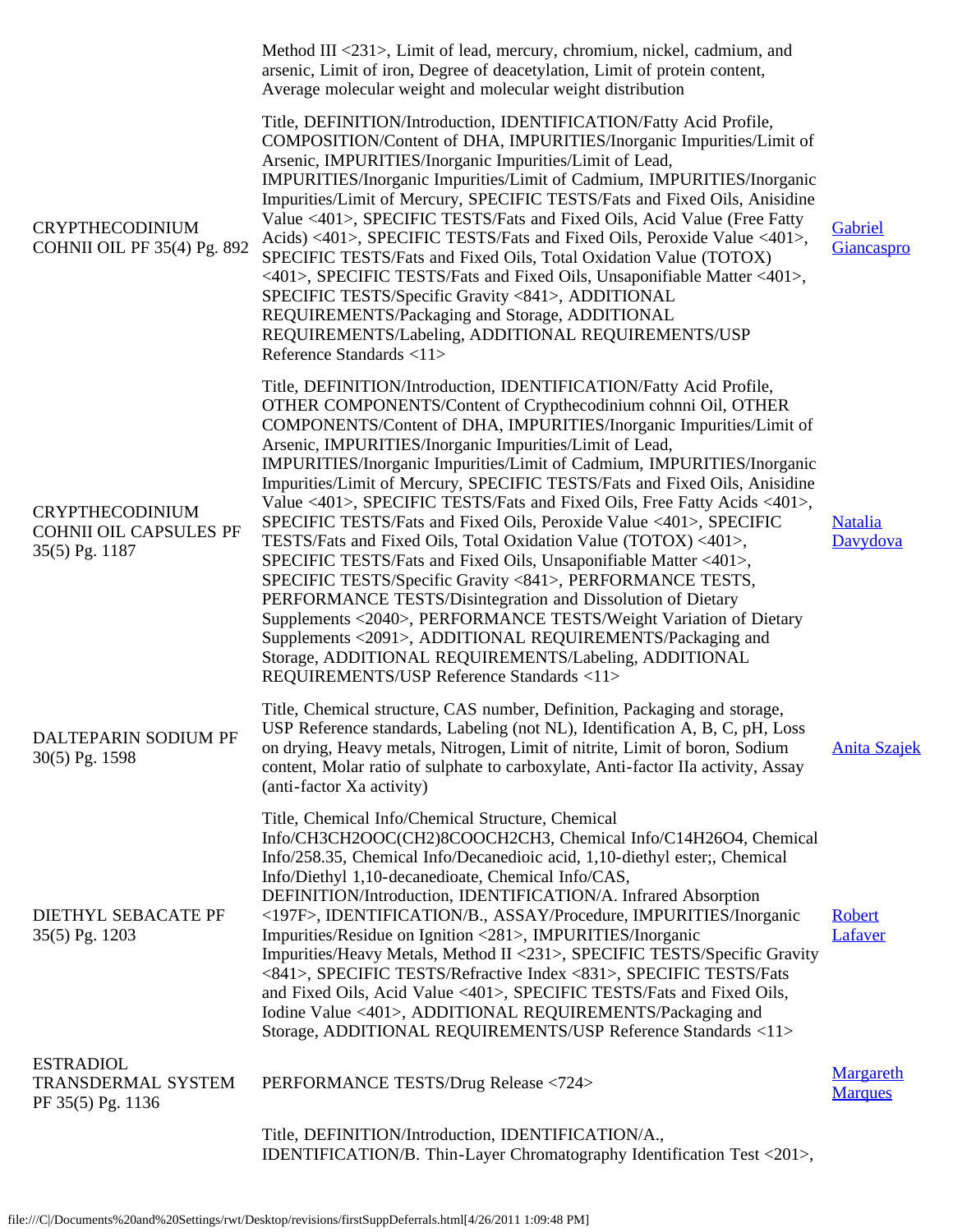| <b>FENTANYL</b><br><b>TRANSDERMAL SYSTEM</b><br>PF 36(2) Pg. 397 | ASSAY/Procedure, PERFORMANCE TESTS, PERFORMANCE TESTS/Drug<br>Release <724>, PERFORMANCE TESTS/Uniformity of Dosage Units <905>,<br>IMPURITIES/Organic Impurities /Procedure 1, IMPURITIES/Organic<br>Impurities /Procedure 2, SPECIFIC TESTS/Alcohol Content, ADDITIONAL<br>REQUIREMENTS/Packaging and Storage, ADDITIONAL<br>REQUIREMENTS/Labeling, ADDITIONAL REQUIREMENTS/USP<br>Reference Standards <11>/USP Fentanyl Citrate RS, ADDITIONAL<br>REQUIREMENTS/USP Reference Standards <11>/ USP Fentanyl Related<br>Compound E RS 1-phenethyl-N-phenylpiperidine-4-amineC19H24N2<br>· 2HCl353.33, ADDITIONAL REQUIREMENTS/USP Reference<br>Standards <11>/ USP Fentanyl Related Compound G RS N-(1-phenethyl-4-<br>piperidyl)-acetanilide, acetyl fentanylC21H26N2O322.44, ADDITIONAL<br>REQUIREMENTS/USP Reference Standards <11>/USP Alcohol RS                                                                                                                                                                                                                                                                                                                                                                                                                                                                             | Clydewyn<br><b>Anthony</b> |
|------------------------------------------------------------------|-----------------------------------------------------------------------------------------------------------------------------------------------------------------------------------------------------------------------------------------------------------------------------------------------------------------------------------------------------------------------------------------------------------------------------------------------------------------------------------------------------------------------------------------------------------------------------------------------------------------------------------------------------------------------------------------------------------------------------------------------------------------------------------------------------------------------------------------------------------------------------------------------------------------------------------------------------------------------------------------------------------------------------------------------------------------------------------------------------------------------------------------------------------------------------------------------------------------------------------------------------------------------------------------------------------------------------------|----------------------------|
| <b>FOSFOMYCIN</b><br>TROMETHAMINE PF 36(2)<br>Pg. 404            | Title, Chemical Info/Chemical Structure, Chemical<br>Info/C3H7O4P·C4H11NO3, Chemical Info/259.19, Chemical<br>Info/Phosphonic acid, (3-methyloxiranyl)-, (2R-cis)-, compd. with 2-amino-2-<br>(hydroxymethyl)-1,3-propanediol $(1:1)$ ;, Chemical Info/ $(1R,2S)$ - $(1,2$ -<br>Epoxypropyl)phosphonic acid, compound with 2-amino-2-(hydroxymethyl)-<br>1,3-propanediol (1:1), Chemical Info/CAS, DEFINITION/Introduction,<br>IDENTIFICATION/A. Infrared Absorption <197K>, IDENTIFICATION/B.,<br>IDENTIFICATION/C., ASSAY/Procedure, IMPURITIES/Inorganic<br>Impurities/Heavy Metals, Method I <231>, IMPURITIES/Inorganic<br>Impurities/Limit of Inorganic Phosphates, IMPURITIES/Organic<br>Impurities/Procedure, SPECIFIC TESTS/pH <791>, SPECIFIC TESTS/Optical<br>Rotation, Specific Rotation <781S>, SPECIFIC TESTS/Water Determination,<br>Method Ic <921>, ADDITIONAL REQUIREMENTS/Packaging and Storage,<br>ADDITIONAL REQUIREMENTS/USP Reference Standards <11>/USP<br>Fosfomycin Tromethamine RS                                                                                                                                                                                                                                                                                                                     | <b>Behnam</b><br>Davani    |
| <b>GARCINIA CAMBOGIA PF</b><br>36(3) Pg. 699                     | Title, DEFINITION/Introduction, IDENTIFICATION/Introduction,<br>COMPOSITION/Content of (–)-Hydroxycitric Acid and (–)-<br>Hydroxycitric Acid Lactone, IMPURITIES/Inorganic Impurities/Articles of<br>Botanical Origin, Acid-Insoluble Ash <561>, IMPURITIES/Inorganic<br>Impurities/Heavy Metals, Method III <231>, IMPURITIES/Organic<br>Impurities/Procedure 1: Articles of Botanical Origin, Foreign Organic Matter<br><561>, IMPURITIES/Organic Impurities/Procedure 2: Articles of Botanical<br>Origin, General Method for Pesticide Residues Analysis <561>, SPECIFIC<br>TESTS/Botanic Characteristics, SPECIFIC TESTS/Limit of Citric Acid,<br>SPECIFIC TESTS/Loss on Drying <731>, SPECIFIC TESTS/Articles of<br>Botanical Origin, Total Ash <561>, SPECIFIC TESTS/Microbial Enumeration<br>Tests—Nutritional and Dietary Supplements <2021>, SPECIFIC<br>TESTS/Absence of specified microorganisms—Nutritional and Dietary<br>Supplements <2022>, ADDITIONAL REQUIREMENTS/Packaging and<br>Storage, ADDITIONAL REQUIREMENTS/Labeling, ADDITIONAL<br>REQUIREMENTS/USP Reference Standards <11>/USP Calcium (-)-<br>Hydroxycitrate RS, ADDITIONAL REQUIREMENTS/USP Reference<br>Standards <11>/USP Citric Acid RS, ADDITIONAL REQUIREMENTS/USP<br>Reference Standards <11>/USP Powdered Garcinia Hydroxycitrate Extract RS | Maged<br><b>Sharaf</b>     |
| POWDERED GARCINIA<br>CAMBOGIA PF 36(3) Pg.                       | Title, DEFINITION/Introduction, IDENTIFICATION/Introduction,<br>COMPOSITION/Content of (–)-Hydroxycitric Acid and (–)-<br>Hydroxycitric Acid Lactone, IMPURITIES/Inorganic Impurities/Articles of<br>Botanical Origin, Acid-Insoluble Ash <561>, IMPURITIES/Inorganic<br>Impurities/Heavy Metals, Method III <231>, IMPURITIES/Organic<br>Impurities/Procedure: Articles of Botanical Origin, General Method for<br>Pesticide Residues Analysis <561>, SPECIFIC TESTS/Botanic Characteristics,<br>SPECIFIC TESTS/Limit of Citric Acid, SPECIFIC TESTS/Loss on Drying<br><731>, SPECIFIC TESTS/Articles of Botanical Origin, Total Ash <561>,                                                                                                                                                                                                                                                                                                                                                                                                                                                                                                                                                                                                                                                                                      | Maged<br><b>Sharaf</b>     |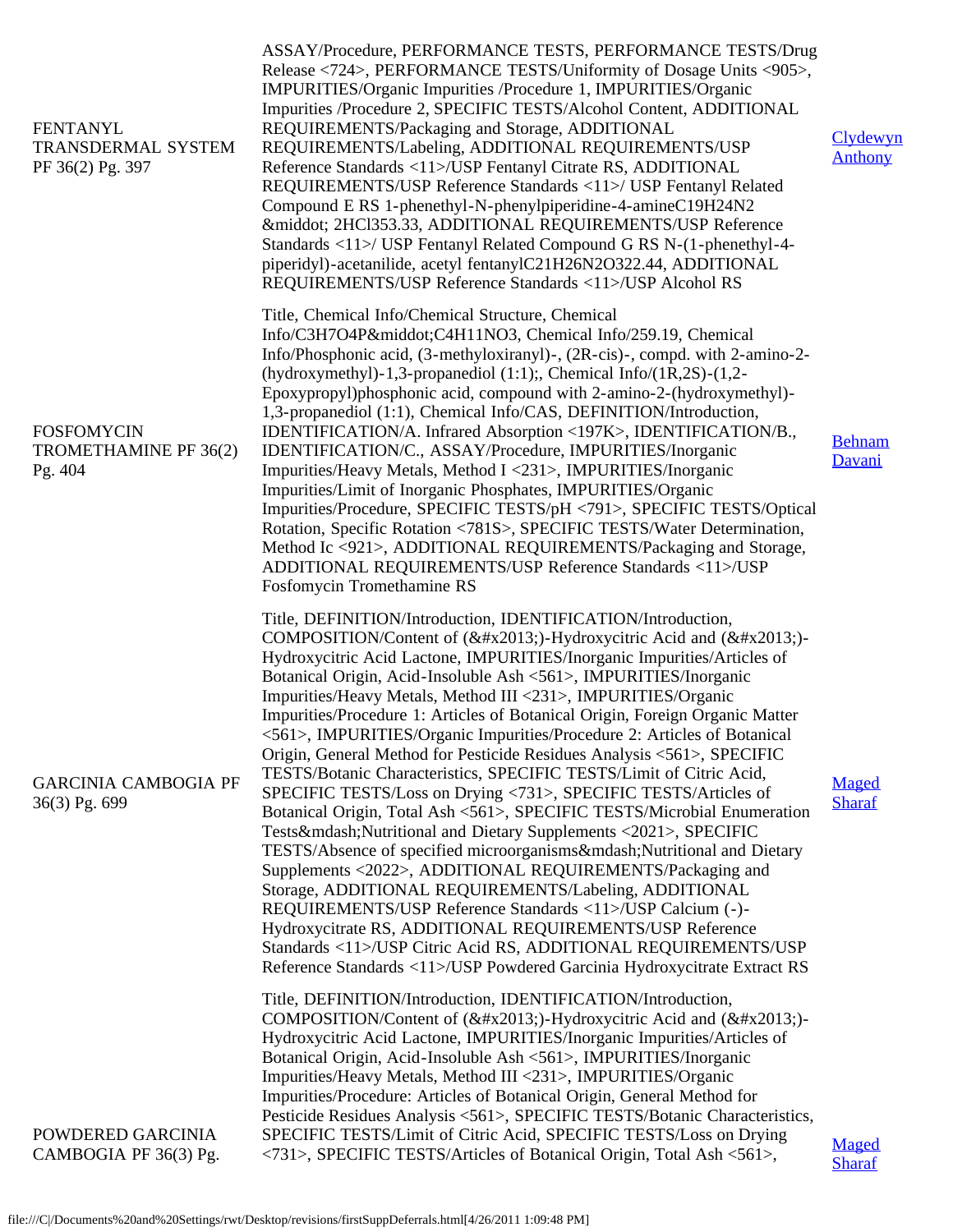| 701                                                                           | SPECIFIC TESTS/Microbial Enumeration Tests <2021>, SPECIFIC<br>TESTS/Absence of Specified Microorganisms <2022>, ADDITIONAL<br>REQUIREMENTS/Packaging and Storage, ADDITIONAL<br>REQUIREMENTS/Labeling, ADDITIONAL REQUIREMENTS/USP<br>Reference Standards <11>/USP Calcium (–)-Hydroxycitrate RS,<br>ADDITIONAL REQUIREMENTS/USP Reference Standards <11>/USP Citric<br>Acid RS, ADDITIONAL REQUIREMENTS/USP Reference Standards<br><11>/USP Powdered Garcinia Hydroxycitrate Extract RS                                                                                                                                                                                                                                                                                                                                                                                                                                                                                                                                                                                                                                                                                                                                                                                                                                                                                                           |                                   |
|-------------------------------------------------------------------------------|-----------------------------------------------------------------------------------------------------------------------------------------------------------------------------------------------------------------------------------------------------------------------------------------------------------------------------------------------------------------------------------------------------------------------------------------------------------------------------------------------------------------------------------------------------------------------------------------------------------------------------------------------------------------------------------------------------------------------------------------------------------------------------------------------------------------------------------------------------------------------------------------------------------------------------------------------------------------------------------------------------------------------------------------------------------------------------------------------------------------------------------------------------------------------------------------------------------------------------------------------------------------------------------------------------------------------------------------------------------------------------------------------------|-----------------------------------|
| POWDERED GARCINIA<br><b>HYDROXYCITRATE</b><br><b>EXTRACT PF 36(3) Pg. 702</b> | Title, DEFINITION/Introduction, IDENTIFICATION/Introduction,<br>COMPOSITION/Content of (–)-Hydroxycitric Acid and Limit of<br>(–)-Hydroxycitric Acid Lactone, IMPURITIES/Inorganic<br>Impurities/Articles of Botanical Origin, Acid-Insoluble Ash <561>,<br>IMPURITIES/Inorganic Impurities/Heavy Metals, Method III <231>,<br>IMPURITIES/Organic Impurities/Procedure: Articles of Botanical Origin,<br>Pesticide Residues <561>, SPECIFIC TESTS/Limit of Citric Acid, SPECIFIC<br>TESTS/Identification Tests—General <191>, SPECIFIC TESTS/Loss on<br>Drying <731>, SPECIFIC TESTS/Microbial Enumeration<br>Tests—Nutritional and Dietary Supplements <2021>, SPECIFIC<br>TESTS/Absence of Specified Microorganisms—Nutritional and Dietary<br>Supplements <2022>, SPECIFIC TESTS/Other Requirements, ADDITIONAL<br>REQUIREMENTS/Packaging and Storage, ADDITIONAL<br>REQUIREMENTS/Labeling, ADDITIONAL REQUIREMENTS/USP<br>Reference Standards <11>/USP Calcium (–)-Hydroxycitrate RS,<br>ADDITIONAL REQUIREMENTS/USP Reference Standards <11>/USP Citric<br>Acid RS, ADDITIONAL REQUIREMENTS/USP Reference Standards<br><11>/USP Powdered Garcinia Hydroxycitrate Extract RS                                                                                                                                                                                                                    | Maged<br><b>Sharaf</b>            |
| GARCINIA INDICA PF 36(3)<br>Pg. 703                                           | Title, DEFINITION/Introduction, IDENTIFICATION/A. Thin-Layer<br>Chromatographic Identification Test <201>, IDENTIFICATION/B.,<br>COMPOSITION/Content of (–)-Hydroxycitric Acid and (–)-<br>Hydroxycitric Acid Lactone, IMPURITIES/Inorganic Impurities/ Articles of<br>Botanical Origin, Acid-Insoluble Ash <561>, IMPURITIES/Inorganic<br>Impurities/Heavy Metals, Method III <231>, IMPURITIES/Organic<br>Impurities/Procedure 1: Articles of Botanical Origin, Foreign Organic Matter<br><561>, IMPURITIES/Organic Impurities/Procedure 2: Articles of Botanical<br>Origin, General Method for Pesticide Residues Analysis <561>, SPECIFIC<br>TESTS/Botanic Characteristics, SPECIFIC TESTS/Limit of Citric Acid,<br>SPECIFIC TESTS/Loss on Drying <731>, SPECIFIC TESTS/Articles of<br>Botanical Origin, Total Ash <561>, SPECIFIC TESTS/Microbial Enumeration<br>Tests—Nutritional and Dietary Supplements <2021>, SPECIFIC<br>TESTS/Absence of Specified Microorganisms—Nutritional and Dietary<br>Supplements <2022>, ADDITIONAL REQUIREMENTS/Packaging and<br>Storage, ADDITIONAL REQUIREMENTS/Labeling, ADDITIONAL<br>REQUIREMENTS/USP Reference Standards <11>/USP Calcium (–)-<br>Hydroxycitrate RS, ADDITIONAL REQUIREMENTS/USP Reference<br>Standards <11>/USP Citric Acid RS, ADDITIONAL REQUIREMENTS/USP<br>Reference Standards <11>/USP Powdered Garcinia Hydroxycitrate Extract RS | Maged<br><b>Sharaf</b>            |
| GLUCAGON PF 35(5) Pg.<br>1148                                                 | Chemical Info/Molecular Weight, Chemical Info/Chemical Name,<br>DEFINITION/Introduction, IDENTIFICATION/Introduction,<br>IDENTIFICATION/A, IDENTIFICATION/B, ASSAY/Procedure, OTHER<br>COMPONENTS/Nitrogen Determination, Method II <461>,<br>IMPURITIES/Inorganic Impurities, IMPURITIES/Organic<br>Impurities/Procedure, SPECIFIC TESTS/Water Determination, Method<br>IMethod Ic <921>, SPECIFIC TESTS/Bacterial Endotoxins Test <85>,<br>ADDITIONAL REQUIREMENTS/Packaging and Storage, ADDITIONAL<br>REQUIREMENTS/USP Reference Standards <11>                                                                                                                                                                                                                                                                                                                                                                                                                                                                                                                                                                                                                                                                                                                                                                                                                                                 | <b>Thomas</b><br><b>Sigambris</b> |
|                                                                               | DEFINITION/Introduction, IDENTIFICATION/Introduction,                                                                                                                                                                                                                                                                                                                                                                                                                                                                                                                                                                                                                                                                                                                                                                                                                                                                                                                                                                                                                                                                                                                                                                                                                                                                                                                                               |                                   |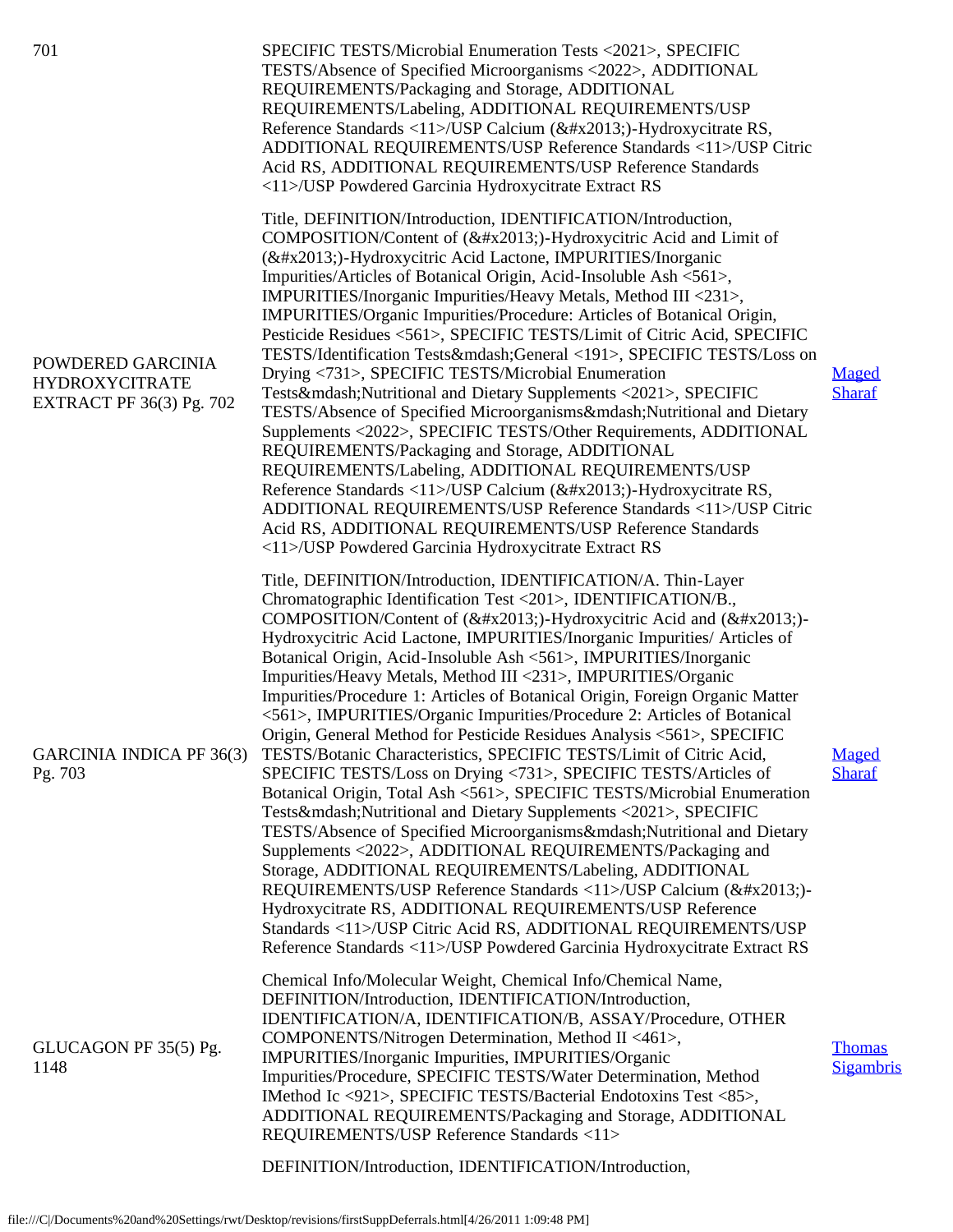| Title, Chemical info, Definition, Packaging and storage, USP Reference<br><b>GOSERELIN ACETATE PF</b><br><b>Thomas</b><br>standards, Specific rotation, Water, Method I, Limit of acetic acid, Related<br>32(3) Pg. 792<br>compounds, Amino acid content, Assay<br>IDENTIFICATION/A., IDENTIFICATION/B.,<br>IDENTIFICATION/Introduction, ASSAY/Procedure, IMPURITIES/Inorganic<br>Impurities/Carbon Monoxide, IMPURITIES/Inorganic Impurities/Acceptance<br><b>HELIUM PF 35(4) Pg. 850</b><br>criteria, SPECIFIC TESTS/Odor, ADDITIONAL<br>Zaidi<br>REQUIREMENTS/Packaging and Storage, ADDITIONAL<br>REQUIREMENTS/Labeling<br><b>HYDROMORPHONE</b><br>IMPURITIES/Organic Impurities/Procedure, ADDITIONAL<br><b>HYDROCHLORIDE PF 35(5)</b><br>REQUIREMENTS/ USP Reference Standards <11><br><b>Anthony</b><br>Pg. 1156<br>Title, Definition, Packaging and storage, USP Reference standards <11>,<br><b>LORATADINE ORALLY-</b><br>Mary<br>Identification, Disintegration <701>, Dissolution <711>, Uniformity of dosage<br><b>DISINTEGRATING</b><br>Waddell<br>TABLETS PF 34(3) Pg. 624<br>units <905>, Related compounds, Assay<br><b>LORATADINE AND</b><br>Title, Definition, Packaging and storage, USP Reference standards <11>,<br>Identification, Dissolution <711>, Uniformity of dosage units <905>, Loss on<br><b>PSEUDOEPHEDRINE</b><br><b>Mary</b><br>drying <731>, Loratadine chromatographic purity, Pseudoephedrine sulfate<br><b>SULFATE EXTENDED-</b><br>Waddell<br>chromatographic purity, Assay for loratadine, Assay for pseudoephedrine<br><b>RELEASE TABLETS PF</b><br>32(6) Pg. 1715<br>sulfate<br>Title, Chemical Info/Chemical Structure, Chemical Info/C30H32Cl3NO,<br>Chemical Info/528.94, Chemical Info/(±)-2,7-Dichloro-9-[(Z)-p-<br>chlorobenzylidine]-α [= (dibutylamino) methyl]-fluorene-4-methanol,<br>Chemical Info/CAS, DEFINITION/Paragraph Text, IDENTIFICATION/A.<br>Infrared Absorption <197K>, IDENTIFICATION/B., ASSAY/Procedure,<br>IMPURITIES/Inorganic Impurities/Residue on Ignition <281>,<br>IMPURITIES/Inorganic Impurities/Heavy Metals, Method II <231>,<br>IMPURITIES/Organic Impurities/Procedure, ADDITIONAL<br>REQUIREMENTS/Packaging and Storage, ADDITIONAL<br>REQUIREMENTS/USP Reference Standards <11>/USP Lumefantrine RS,<br>LUMEFANTRINE PF 36(2)<br><b>Behnam</b><br>Davani<br>Pg. 413<br>ADDITIONAL REQUIREMENTS/USP Reference Standards <11>/USP<br>Lumefantrine Related Compound A RS [(RS, Z)-2-(Dibutylamino)-2-(2,7-<br>dichloro-9-(4-chlorobenzylidene)-9H-fluoren-4-=<br>yl)ethanol](C30H32Cl3NO528.94), ADDITIONAL REQUIREMENTS/USP<br>Reference Standards <11>/USP Lumefantrine Related Compound B RS<br>Lumefantrine related compound B is a mixture of isomers A and B. [Isomer A<br>is (1S,3R,5R)-1,3-bis[(EZ)-2,7-Dichloro-9-(4-chlorobenzylidene)-9H-fluoren-<br>4 = -yl]-2,6-dioxabicyclo[3.1.0]hexane.] [Isomer B is 2-((EZ)-2,7-Dichloro-9-<br>$(4-chlorobenzylidene) - 9H-fluoren-4-yl) - 3' - ((EZ) - 2 = 7-dichloro-9-(4-$<br>chlorobenzylidene)-9H-fluoren-4-yl)-2,2'-bioxirane.](C44H= 24Cl6O2797.4)<br><b>Antonio</b><br>METHOXYPHENYLACETIC<br>Methoxyphenylacetic TS<br>TS PF 36(3) Pg. 782<br>Cardoso<br><b>METOLAZONE TABLETS</b><br>PERFORMANCE TESTS/Dissolution<br>PF 35(6) Pg. 1464<br><b>Marques</b><br>Title, Chemical Info/Chemical Structure, Chemical Info/C31H43NO7 | <b>GLUCAGON FOR</b><br>INJECTION PF 35(5) Pg.<br>1152 | ASSAY/Procedure, IMPURITIES/Organic Impurities, SPECIFIC TESTS/Water<br>Determination, Method Ic <921>, SPECIFIC TESTS/pH and Clarity of<br>solution, SPECIFIC TESTS/Bacterial Endotoxins Test <85>, SPECIFIC<br>TESTS/Sterility Tests <71>, SPECIFIC TESTS/Other Requirements,<br>ADDITIONAL REQUIREMENTS/Labeling, ADDITIONAL<br>REQUIREMENTS/USP Reference Standards <11> | <b>Thomas</b><br><b>Sigambris</b> |
|---------------------------------------------------------------------------------------------------------------------------------------------------------------------------------------------------------------------------------------------------------------------------------------------------------------------------------------------------------------------------------------------------------------------------------------------------------------------------------------------------------------------------------------------------------------------------------------------------------------------------------------------------------------------------------------------------------------------------------------------------------------------------------------------------------------------------------------------------------------------------------------------------------------------------------------------------------------------------------------------------------------------------------------------------------------------------------------------------------------------------------------------------------------------------------------------------------------------------------------------------------------------------------------------------------------------------------------------------------------------------------------------------------------------------------------------------------------------------------------------------------------------------------------------------------------------------------------------------------------------------------------------------------------------------------------------------------------------------------------------------------------------------------------------------------------------------------------------------------------------------------------------------------------------------------------------------------------------------------------------------------------------------------------------------------------------------------------------------------------------------------------------------------------------------------------------------------------------------------------------------------------------------------------------------------------------------------------------------------------------------------------------------------------------------------------------------------------------------------------------------------------------------------------------------------------------------------------------------------------------------------------------------------------------------------------------------------------------------------------------------------------------------------------------------------------------------------------------------------------------------------------------------------------------------------------------------------------------------------------------------------------------------------------------------------------------------------------------------------------------------------------------------------------------------------------------------------------------------------------------------------------------------------------------------------------------------------------------------------------------------|-------------------------------------------------------|------------------------------------------------------------------------------------------------------------------------------------------------------------------------------------------------------------------------------------------------------------------------------------------------------------------------------------------------------------------------------|-----------------------------------|
|                                                                                                                                                                                                                                                                                                                                                                                                                                                                                                                                                                                                                                                                                                                                                                                                                                                                                                                                                                                                                                                                                                                                                                                                                                                                                                                                                                                                                                                                                                                                                                                                                                                                                                                                                                                                                                                                                                                                                                                                                                                                                                                                                                                                                                                                                                                                                                                                                                                                                                                                                                                                                                                                                                                                                                                                                                                                                                                                                                                                                                                                                                                                                                                                                                                                                                                                                                           |                                                       |                                                                                                                                                                                                                                                                                                                                                                              | <b>Sigambris</b>                  |
|                                                                                                                                                                                                                                                                                                                                                                                                                                                                                                                                                                                                                                                                                                                                                                                                                                                                                                                                                                                                                                                                                                                                                                                                                                                                                                                                                                                                                                                                                                                                                                                                                                                                                                                                                                                                                                                                                                                                                                                                                                                                                                                                                                                                                                                                                                                                                                                                                                                                                                                                                                                                                                                                                                                                                                                                                                                                                                                                                                                                                                                                                                                                                                                                                                                                                                                                                                           |                                                       |                                                                                                                                                                                                                                                                                                                                                                              | Kahkashan                         |
|                                                                                                                                                                                                                                                                                                                                                                                                                                                                                                                                                                                                                                                                                                                                                                                                                                                                                                                                                                                                                                                                                                                                                                                                                                                                                                                                                                                                                                                                                                                                                                                                                                                                                                                                                                                                                                                                                                                                                                                                                                                                                                                                                                                                                                                                                                                                                                                                                                                                                                                                                                                                                                                                                                                                                                                                                                                                                                                                                                                                                                                                                                                                                                                                                                                                                                                                                                           |                                                       |                                                                                                                                                                                                                                                                                                                                                                              | Clydewyn                          |
|                                                                                                                                                                                                                                                                                                                                                                                                                                                                                                                                                                                                                                                                                                                                                                                                                                                                                                                                                                                                                                                                                                                                                                                                                                                                                                                                                                                                                                                                                                                                                                                                                                                                                                                                                                                                                                                                                                                                                                                                                                                                                                                                                                                                                                                                                                                                                                                                                                                                                                                                                                                                                                                                                                                                                                                                                                                                                                                                                                                                                                                                                                                                                                                                                                                                                                                                                                           |                                                       |                                                                                                                                                                                                                                                                                                                                                                              |                                   |
|                                                                                                                                                                                                                                                                                                                                                                                                                                                                                                                                                                                                                                                                                                                                                                                                                                                                                                                                                                                                                                                                                                                                                                                                                                                                                                                                                                                                                                                                                                                                                                                                                                                                                                                                                                                                                                                                                                                                                                                                                                                                                                                                                                                                                                                                                                                                                                                                                                                                                                                                                                                                                                                                                                                                                                                                                                                                                                                                                                                                                                                                                                                                                                                                                                                                                                                                                                           |                                                       |                                                                                                                                                                                                                                                                                                                                                                              |                                   |
|                                                                                                                                                                                                                                                                                                                                                                                                                                                                                                                                                                                                                                                                                                                                                                                                                                                                                                                                                                                                                                                                                                                                                                                                                                                                                                                                                                                                                                                                                                                                                                                                                                                                                                                                                                                                                                                                                                                                                                                                                                                                                                                                                                                                                                                                                                                                                                                                                                                                                                                                                                                                                                                                                                                                                                                                                                                                                                                                                                                                                                                                                                                                                                                                                                                                                                                                                                           |                                                       |                                                                                                                                                                                                                                                                                                                                                                              |                                   |
|                                                                                                                                                                                                                                                                                                                                                                                                                                                                                                                                                                                                                                                                                                                                                                                                                                                                                                                                                                                                                                                                                                                                                                                                                                                                                                                                                                                                                                                                                                                                                                                                                                                                                                                                                                                                                                                                                                                                                                                                                                                                                                                                                                                                                                                                                                                                                                                                                                                                                                                                                                                                                                                                                                                                                                                                                                                                                                                                                                                                                                                                                                                                                                                                                                                                                                                                                                           |                                                       |                                                                                                                                                                                                                                                                                                                                                                              | Hernandez-                        |
|                                                                                                                                                                                                                                                                                                                                                                                                                                                                                                                                                                                                                                                                                                                                                                                                                                                                                                                                                                                                                                                                                                                                                                                                                                                                                                                                                                                                                                                                                                                                                                                                                                                                                                                                                                                                                                                                                                                                                                                                                                                                                                                                                                                                                                                                                                                                                                                                                                                                                                                                                                                                                                                                                                                                                                                                                                                                                                                                                                                                                                                                                                                                                                                                                                                                                                                                                                           |                                                       |                                                                                                                                                                                                                                                                                                                                                                              | <b>Margareth</b>                  |
|                                                                                                                                                                                                                                                                                                                                                                                                                                                                                                                                                                                                                                                                                                                                                                                                                                                                                                                                                                                                                                                                                                                                                                                                                                                                                                                                                                                                                                                                                                                                                                                                                                                                                                                                                                                                                                                                                                                                                                                                                                                                                                                                                                                                                                                                                                                                                                                                                                                                                                                                                                                                                                                                                                                                                                                                                                                                                                                                                                                                                                                                                                                                                                                                                                                                                                                                                                           |                                                       |                                                                                                                                                                                                                                                                                                                                                                              |                                   |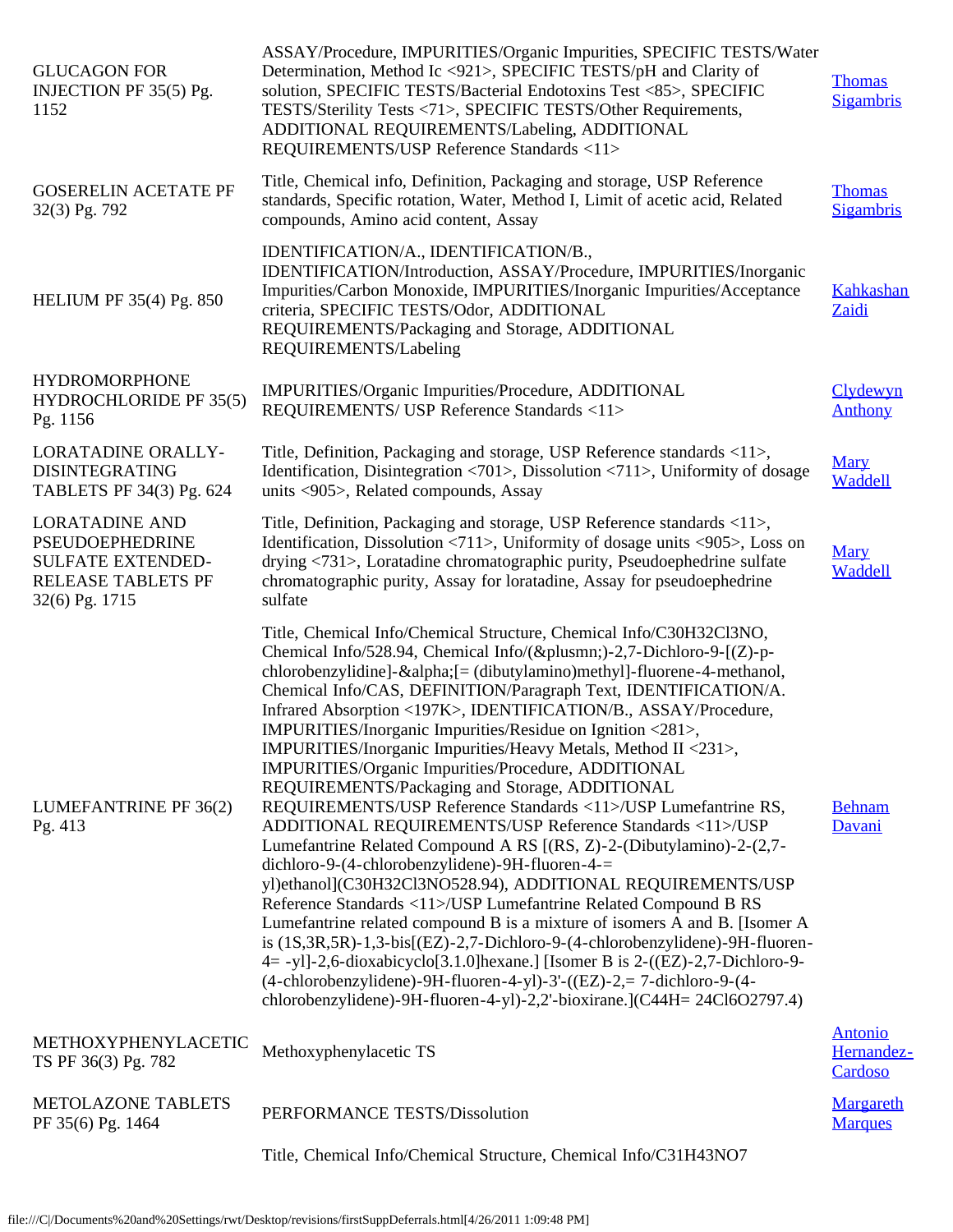| MILBEMYCIN OXIME PF<br>36(2) Pg. 417   | (Milbemycin A3 Oxime), Chemical Info/541.68, Chemical Info/Milbemycin B,<br>5-O-demethyl-28-deoxy-25-methyl-6,28-epoxy-23-hydroxyimino-,<br>$[6R, 23S, 25S(E)]$ -;, Chemical<br>Info/(2αE,4E,5′S,6R,6′S,8E,11R,13R,15S,17&a=<br>mp;alpha;R,20αR,20βS)-6′-ethyl-3′,=<br>4′,5′,6,6′,7,10,11,14,15,17α,20,2=<br>0α,20β-tetradecahydro-20β-hydroxy-5′=;,6,8,19-<br>tetramethylspiro[11,15-methano-2H,13H,17H-furo[4,3,2-pq][2,6]ben=<br>zodioxacyclooctadecin-13,2′-[2H]pyran]-17-one 20-oxime;, Chemical<br>Info/(1R, 4S, 5′ S, 6R, 6′ R, 8R, 13R, 20R, 24S, 10E, 14E, 16E,<br>22Z)-24-hydroxy-21-hydroxyimino-2-oxo-11, 13, 22-trimethyl-3, 7, 19-<br>trioxatetracyclo-[15, 6, 1,14,8,020,24] pentacosa-10, 14, 16, 22-tetraene-6-<br>spiro-2′-(5,′6′-dimethyltetra= hydropyran), Chemical<br>Info/C32H45NO7 (Milbemycin A4 Oxime), Chemical Info/555.70, Chemical<br>Info/Milbemycin B, 5-O-demethyl-28-deoxy-25-ethyl-6,28-epoxy-23-<br>hydroxyimino-, [6R,23S,25S(E)]-;, Chemical<br>Info/(2αE,4E,5′S,6R,6′S,8E,11R,13R,15S,17&a=<br>mp;alpha;R,20αR,20βS)-6′-3′,4&=<br>prime;,5′,6,6′,7,10,11,14,15,17α,20,20&=<br>alpha;,20β-tetradecahydro-20β-hydroxy-5′,6&am=<br>p;prime;,6,8,19-pentamethylspiro[11,15-methano-2H,13H,17H-furo[4,3,2-<br>pq][= 2,6]benzodioxacyclooctadecin-13,2′-[2H]pyran]-17-one 20-<br>oxime;, Chemical Info/(1R, 4S, 5′ S, 6R, 6′ R, 8R, 13R, 20R,<br>24S, 10E, 14E, 16E, 22Z)-24-hydroxy-21-hydroxyimino-2-oxo-11, 13, 22-<br>trimethyl-3, 7, 19-trioxatetracyclo-[15, 6, 1,14,8,020,24] pentacosa-10, 14, 16,<br>22-tetraene-6-spiro-2′-(6′-ethyl-5′-methylt=<br>etrahydropyran);, Chemical Info/Mixture of milbemycin A3 oxime and<br>milbemycin A4 oxime, Chemical Info/CAS, DEFINITION/Introduction,<br>IDENTIFICATION/A. Infrared Absorption <197K>, IDENTIFICATION/B.,<br>ASSAY/Procedure, IMPURITIES/Organic Impurities/Procedure, SPECIFIC<br>TESTS/Water Determination, Method I <921>, ADDITIONAL<br>REQUIREMENTS/Packaging and Storage, ADDITIONAL<br>REQUIREMENTS/USP Reference Standards <11>/USP Milbemycin Oxime<br><b>RS</b> | Morgan<br>Puderbaugh   |
|----------------------------------------|---------------------------------------------------------------------------------------------------------------------------------------------------------------------------------------------------------------------------------------------------------------------------------------------------------------------------------------------------------------------------------------------------------------------------------------------------------------------------------------------------------------------------------------------------------------------------------------------------------------------------------------------------------------------------------------------------------------------------------------------------------------------------------------------------------------------------------------------------------------------------------------------------------------------------------------------------------------------------------------------------------------------------------------------------------------------------------------------------------------------------------------------------------------------------------------------------------------------------------------------------------------------------------------------------------------------------------------------------------------------------------------------------------------------------------------------------------------------------------------------------------------------------------------------------------------------------------------------------------------------------------------------------------------------------------------------------------------------------------------------------------------------------------------------------------------------------------------------------------------------------------------------------------------------------------------------------------------------------------------------------------------------------------------------------------------------------|------------------------|
| MONTELUKAST SODIUM<br>PF 36(1) Pg. 121 | Title, Chemical Info/Chemical Structure, Chemical Info/C35H35ClNNaO3S,<br>Chemical Info/ 608.17, Chemical Info/Cyclopropaneacetic acid, 1-[[[1-[3-[2-<br>(7-chloro-2-quinolinyl)ethenyl]phenyl]-3-[2-(1-hydroxy-1-met=<br>hylethyl)phenyl]propyl]thio]methyl]-, sodium salt, [R-,(E)]-;, Chemical<br>Info/Sodium 1- $[[(R)-m-[(E)-2-(7-chloro-2-quinoly])viny]]$ -α- $[o-(1-$<br>hydroxy-1= -methylethyl)phenethyl]benzyl]thio]-methyl]cyclopropaneacetate,<br>Chemical Info/CAS, Chemical Info/C35H36ClNO3S, Chemical Info/ 586.18,<br>Chemical Info/Montelukast, DEFINITION/Introduction, IDENTIFICATION/A.<br>Infrared Absorption <197>, IDENTIFICATION/B. Identification<br>Tests—General, Sodium <191>, IDENTIFICATION/C., ASSAY/Note,<br>ASSAY/Procedure, IMPURITIES/Inorganic Impurities/Heavy Metals,<br>IMPURITIES/Organic Impurities/Procedure, SPECIFIC TESTS/Water<br>Determination, Method Ia <921>, SPECIFIC TESTS/Enantiomeric Purity,<br>ADDITIONAL REQUIREMENTS/Packaging and Storage, ADDITIONAL<br>REQUIREMENTS/USP Reference Standards <11>/USP Montelukast Sodium<br>RS, ADDITIONAL REQUIREMENTS/USP Reference Standards <11>/USP<br>Montelukast Dicyclohexylamine (DCHA) RS, ADDITIONAL<br>REQUIREMENTS/USP Reference Standards<br><11>/(C35H36ClNO3S·C12H23N767.50), ADDITIONAL<br>REQUIREMENTS/USP Reference Standards <11>/USP Montelukast<br>Racemate RS, ADDITIONAL REQUIREMENTS/USP Reference Standards<br><11>/USP Montelukast for Peak Identification RS                                                                                                                                                                                                                                                                                                                                                                                                                                                                                                                                                                                    | <b>Mary</b><br>Waddell |

## MORPHINE SULFATE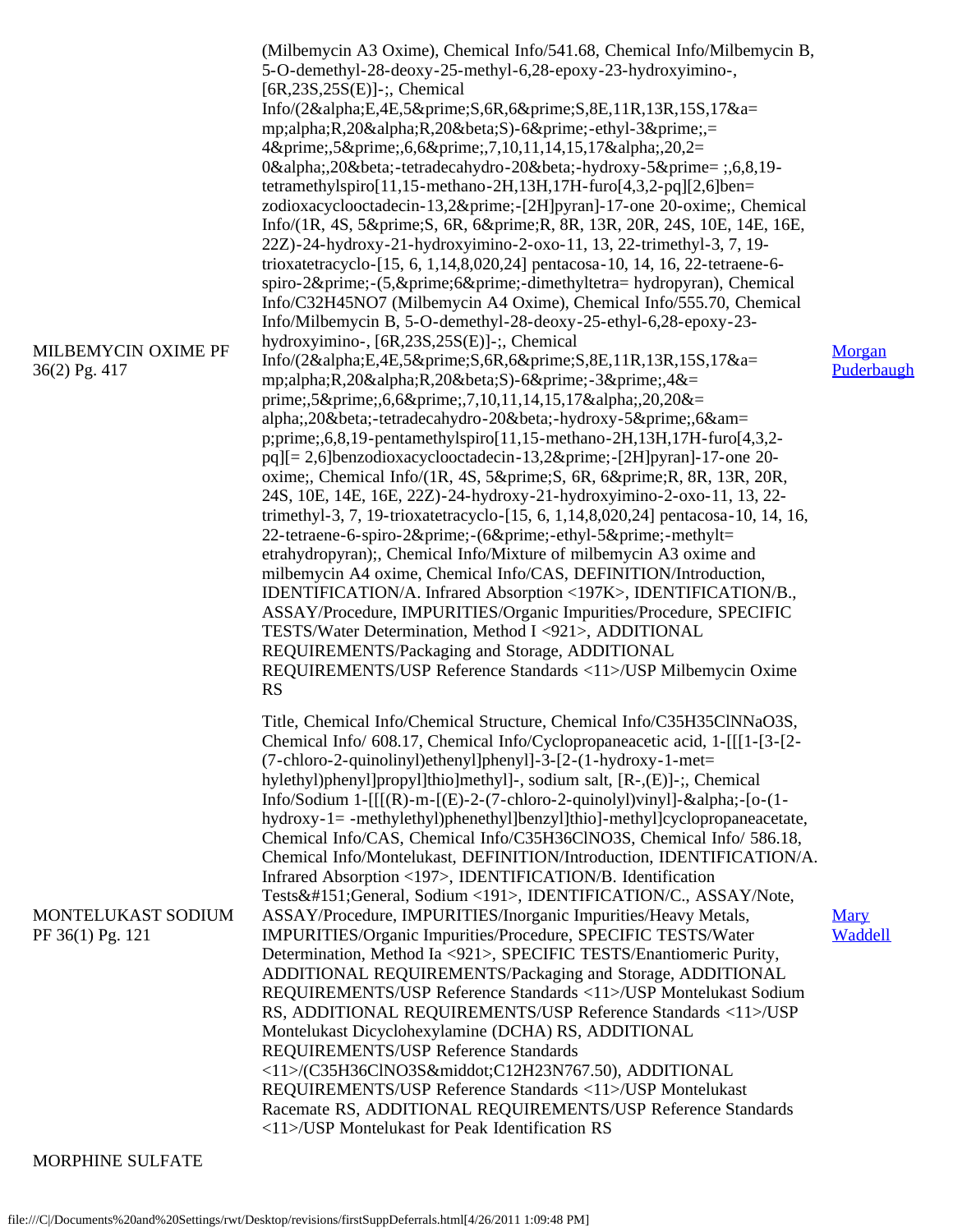| <b>EXTENDED-RELEASE</b><br>CAPSULES PF 36(2) Pg. 422                       | PERFORMANCE TESTS/Dissolution <711>                                                                                                                                                                                                                                                                                                                                                                                                                                                                                                                                                                                                                                                                                                                                                                           | Clydewyn<br><b>Anthony</b> |
|----------------------------------------------------------------------------|---------------------------------------------------------------------------------------------------------------------------------------------------------------------------------------------------------------------------------------------------------------------------------------------------------------------------------------------------------------------------------------------------------------------------------------------------------------------------------------------------------------------------------------------------------------------------------------------------------------------------------------------------------------------------------------------------------------------------------------------------------------------------------------------------------------|----------------------------|
| MORPHINE SULFATE<br><b>EXTENDED-RELEASE</b><br>TABLETS PF 35(5) Pg. 1164   | Title, DEFINITION/Introduction, IDENTIFICATION/A. Identification Tests-<br>General, Sulfate <191>, IDENTIFICATION/B., ASSAY/Procedure,<br>PERFORMANCE TESTS, PERFORMANCE TESTS/Drug Release <724>,<br>PERFORMANCE TESTS/Uniformity of Dosage Units <905>,<br>IMPURITIES/Organic Impurities/Procedure, ADDITIONAL<br>REQUIREMENTS/Packaging and Storage, ADDITIONAL<br>REQUIREMENTS/USP Reference Standards <11>                                                                                                                                                                                                                                                                                                                                                                                               | Clydewyn<br><b>Anthony</b> |
| <b>OXYGEN IN NITROGEN</b><br><b>CERTIFIED STANDARD PF</b><br>35(4) Pg. 991 | Oxygen in Nitrogen Certified Standard                                                                                                                                                                                                                                                                                                                                                                                                                                                                                                                                                                                                                                                                                                                                                                         | Kahkashan<br>Zaidi         |
| <b>OXYGEN CERTIFIED</b><br>STANDARD PF 35(5) Pg.<br>1339                   | Oxygen Certified Standard                                                                                                                                                                                                                                                                                                                                                                                                                                                                                                                                                                                                                                                                                                                                                                                     | Kahkashan<br>Zaidi         |
| NITROGEN PF 35(4) Pg. 910                                                  | IDENTIFICATION/Introduction, ASSAY/Procedure, IMPURITIES/Inorganic<br>Impurities/Carbon Monoxide, SPECIFIC TESTS/Odor, ADDITIONAL<br>REQUIREMENTS/Packaging and Storage, ADDITIONAL<br>REQUIREMENTS/Labeling                                                                                                                                                                                                                                                                                                                                                                                                                                                                                                                                                                                                  | Kahkashan<br>Zaidi         |
| NITROGEN 97 PERCENT PF<br>35(4) Pg. 911                                    | DEFINITION/Introduction, IDENTIFICATION/Introduction,<br>ASSAY/Procedure, IMPURITIES/Inorganic Impurities/Carbon Dioxide,<br>IMPURITIES/Inorganic Impurities/Carbon Monoxide, IMPURITIES/Inorganic<br>Impurities/Sulfur Dioxide, IMPURITIES/Inorganic Impurities/Limit of Nitric<br>Oxide and Nitrogen Dioxide, ADDITIONAL REQUIREMENTS/Packaging<br>and Storage                                                                                                                                                                                                                                                                                                                                                                                                                                              | Kahkashan<br>Zaidi         |
| NITROGEN CERTIFIED<br>STANDARD PF 35(4) Pg.<br>990                         | Nitrogen Certified Standard                                                                                                                                                                                                                                                                                                                                                                                                                                                                                                                                                                                                                                                                                                                                                                                   | Kahkashan<br>Zaidi         |
| NITROUS OXIDE PF 35(4)<br>Pg. 859                                          | DEFINITION/Introduction, IDENTIFICATION/A., IDENTIFICATION/B.,<br>IDENTIFICATION/C., ASSAY/Procedure, IMPURITIES/Inorganic<br>Impurities/Ammonia, IMPURITIES/Inorganic Impurities/Nitric Oxide,<br>IMPURITIES/Inorganic Impurities/Nitrogen Dioxide, IMPURITIES/Inorganic<br>Impurities/Halogens, IMPURITIES/Inorganic Impurities/Carbon Monoxide,<br>IMPURITIES/Inorganic Impurities/Carbon Dioxide, SPECIFIC TESTS/Water,<br>ADDITIONAL REQUIREMENTS/Packaging and Storage, ADDITIONAL<br>REQUIREMENTS/Labeling                                                                                                                                                                                                                                                                                             | Kahkashan<br>Zaidi         |
| NONYLPARABEN PF 36(2)<br>Pg. 575                                           | Nonylparaben (4-Hydroxybenzoic acid nonyl ester, nonyl 4-hydroxybenzoate),                                                                                                                                                                                                                                                                                                                                                                                                                                                                                                                                                                                                                                                                                                                                    | Morgan<br>Puderbaugh       |
| <b>OMEGA-3 ACIDS ETHYL</b><br>ESTERS PF 35(5) Pg. 1190                     | IMPURITIES/Organic Impurities/Procedure 4: Limit of DDT,<br>Hexachlorobenzene (HCB), and Lindane                                                                                                                                                                                                                                                                                                                                                                                                                                                                                                                                                                                                                                                                                                              | Gabriel<br>Giancaspro      |
| ORLISTAT PF 35(5) Pg. 1166                                                 | Title, Chemical Info/Chemical Structure, Chemical Info/C29H53NO5,<br>Chemical Info/495.73, Chemical Info/l-Leucine, N-formyl-, 1-[(3-hexyl-4-<br>oxo-2-oxetanyl)methyl]dodecyl ester, [2S-[2α(R*), 3β]]-;,<br>Chemical Info/N-Formyl-l-leucine, ester with (3S,4S)-3-hexyl-4-[(2S)-2-<br>hydroxytridecyl]-2-oxetanone, Chemical Info/CAS, DEFINITION/Introduction,<br>IDENTIFICATION/A. Infrared Absorption <197M>, IDENTIFICATION/B.,<br>ASSAY/Procedure, IMPURITIES/Inorganic Impurities/Residue on Ignition<br><281>, IMPURITIES/Inorganic Impurities/Heavy Metals, Method II <231>,<br>IMPURITIES/Organic Impurities/Procedure 1: Limit of Orlistat Related<br>Compound A, IMPURITIES/Organic Impurities/Procedure 2: Limit of Orlistat<br>Related Compound B, IMPURITIES/Organic Impurities/Procedure 3, | Clydewyn<br><b>Anthony</b> |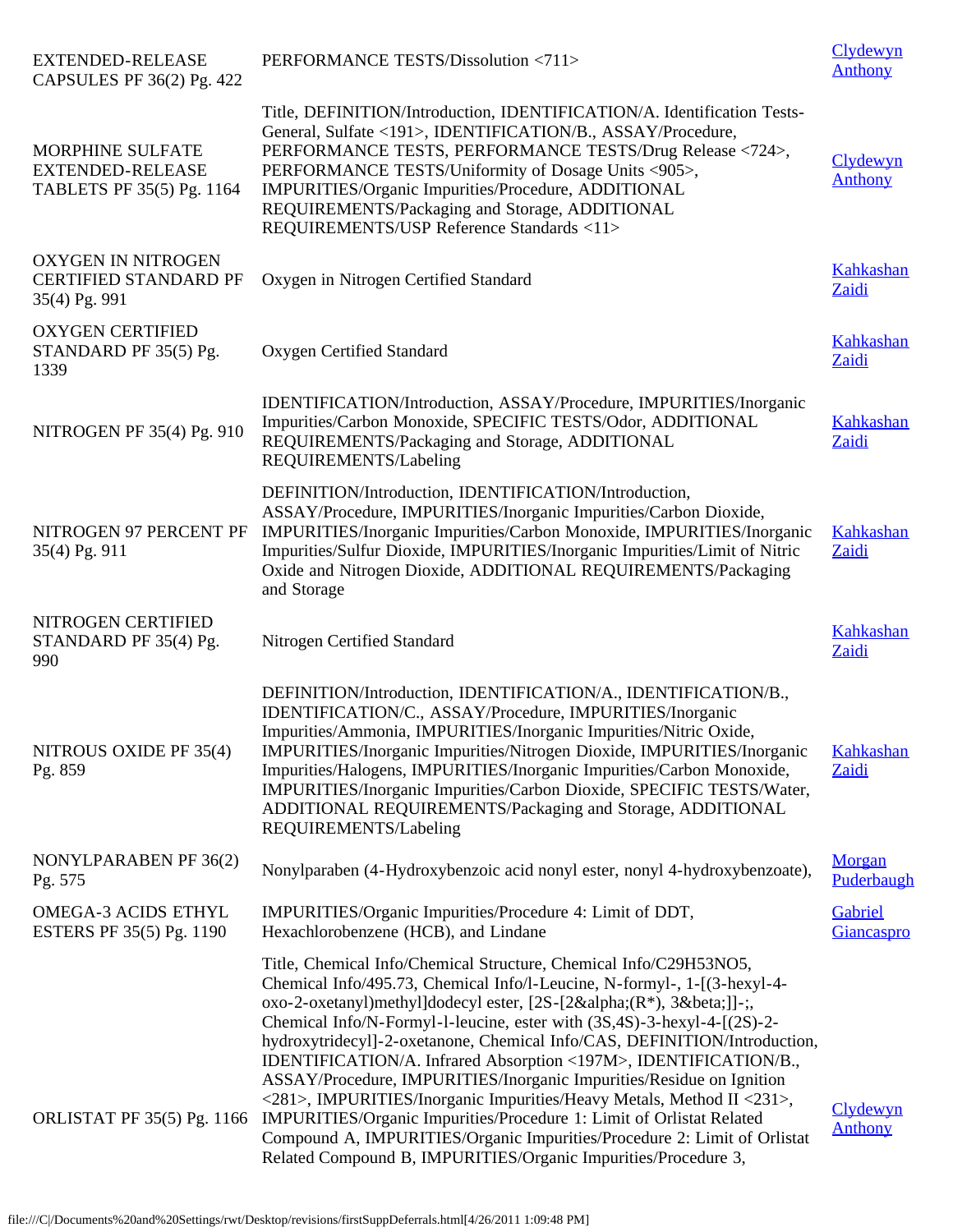|                                                                                    | IMPURITIES/Organic Impurities/Procedure 4: Limit of Orlistat Related<br>Compound D, IMPURITIES/Organic Impurities/Procedure 5: Limit of Orlistat<br>Related Compound E, SPECIFIC TESTS/Optical Rotation, Specific Rotation<br><781>, SPECIFIC TESTS/Water Determination, Method Ic <921>,<br>ADDITIONAL REQUIREMENTS/Packaging and Storage, ADDITIONAL<br>REQUIREMENTS/USP Reference Standards <11>                                                                                                                                                                                                                                                                                                                                                                                                 |                            |
|------------------------------------------------------------------------------------|-----------------------------------------------------------------------------------------------------------------------------------------------------------------------------------------------------------------------------------------------------------------------------------------------------------------------------------------------------------------------------------------------------------------------------------------------------------------------------------------------------------------------------------------------------------------------------------------------------------------------------------------------------------------------------------------------------------------------------------------------------------------------------------------------------|----------------------------|
| ORLISTAT CAPSULES PF<br>35(5) Pg. 1169                                             | Title, DEFINITION/Introduction, IDENTIFICATION/Introduction,<br>ASSAY/Procedure, PERFORMANCE TESTS, PERFORMANCE<br>TESTS/Uniformity of Dosage Units <905>, IMPURITIES/Organic<br>Impurities/Procedure, ADDITIONAL REQUIREMENTS/Packaging and<br>Storage, ADDITIONAL REQUIREMENTS/USP Reference Standards <11>                                                                                                                                                                                                                                                                                                                                                                                                                                                                                       | Clydewyn<br><b>Anthony</b> |
| <b>OXCARBAZEPINE PF 34(5)</b><br>Pg. 1177                                          | Related compounds                                                                                                                                                                                                                                                                                                                                                                                                                                                                                                                                                                                                                                                                                                                                                                                   | Ravi<br>Ravichandran       |
| <b>OXCARBAZEPINE</b><br>TABLETS PF 34(6) Pg. 1478                                  | Title, Definition, Packaging and storage, USP Reference standards <11>,<br>Identification, Uniformity of dosage units <905>, Related compounds, Assay                                                                                                                                                                                                                                                                                                                                                                                                                                                                                                                                                                                                                                               | Ravi<br>Ravichandran       |
| OXYGEN PF 35(4) Pg. 861                                                            | IDENTIFICATION/Procedure, IDENTIFICATION/B. Procedure,<br>ASSAY/Procedure, IMPURITIES/Inorganic Impurities/Carbon Dioxide,<br>IMPURITIES/Inorganic Impurities/Carbon Monoxide, ADDITIONAL<br>REQUIREMENTS/Packaging and Storage, ADDITIONAL<br>REQUIREMENTS/Labeling                                                                                                                                                                                                                                                                                                                                                                                                                                                                                                                                | <b>Kahkashan</b><br>Zaidi  |
| OXYGEN 93 PERCENT PF<br>35(4) Pg. 862                                              | IDENTIFICATION/A. Procedure, IDENTIFICATION/B. Procedure,<br>ASSAY/Procedure, IMPURITIES/Inorganic Impurities/Carbon Dioxide,<br>IMPURITIES/Inorganic Impurities/Carbon Monoxide, ADDITIONAL<br>REQUIREMENTS/Packaging and Storage, ADDITIONAL<br>REQUIREMENTS/Labeling                                                                                                                                                                                                                                                                                                                                                                                                                                                                                                                             | Kahkashan<br>Zaidi         |
| 21.0 PERCENT OXYGEN IN<br>NITROGEN CERTIFIED<br>STANDARD PF 35(4) Pg.<br>991       | 21.0% Oxygen in Nitrogen Certified Standard                                                                                                                                                                                                                                                                                                                                                                                                                                                                                                                                                                                                                                                                                                                                                         | <b>Kahkashan</b><br>Zaidi  |
| <b>3.0 PERCENT OXYGEN IN</b><br>NITROGEN CERTIFIED<br>STANDARD PF 35(4) Pg.<br>991 | 3.0% Oxygen in Nitrogen Certified Standard                                                                                                                                                                                                                                                                                                                                                                                                                                                                                                                                                                                                                                                                                                                                                          | Kahkashan<br>Zaidi         |
| OXYGEN-HELIUM<br><b>CERTIFIED STANDARD PF</b><br>35(4) Pg. 991                     | Oxygen-Helium Certified Standard                                                                                                                                                                                                                                                                                                                                                                                                                                                                                                                                                                                                                                                                                                                                                                    | Kahkashan<br>Zaidi         |
| PANCURONIUM BROMIDE<br>INJECTION PF 32(4) Pg.<br>1097                              | Title, Definition, Packaging and storage, USP Reference standards <11>,<br>Identification, Bacterial endotoxins <85>, pH <791>, Particulate matter <788>,<br>Related compounds, Other requirements, Assay                                                                                                                                                                                                                                                                                                                                                                                                                                                                                                                                                                                           | <b>Mary</b><br>Waddell     |
| POLYGLYCERYL 3<br>DIISOSTEARATE PF 36(2)<br>Pg. 451                                | Title, Chemical<br>Info/R–O–(CH2–CH(OR)–CH2&=<br>#x2013;O)3–R, Chemical Info/R H, or CO–C17H35-iso,<br>Chemical Info/1,2,3-Propanetriol, homopolymer, diisooctadecanoate;<br>Chemical Info/Triglyceryl diisostearate, Chemical Info/CAS,<br>DEFINITION/Introduction, IDENTIFICATION/A. Infrared Absorption<br><197F>, IDENTIFICATION/B., ASSAY/Content of Fatty Acids,<br>IMPURITIES/Inorganic Impurities/Residue on Ignition,<br>IMPURITIES/Inorganic Impurities/Heavy Metals, Method II <231>, SPECIFIC<br>TESTS/Acid Value, SPECIFIC TESTS/Fats and Fixed Oils, Hydroxyl Value<br><401>, SPECIFIC TESTS/Iodine Value, SPECIFIC TESTS/Fats and Fixed<br>Oils, Peroxide Value <401>, SPECIFIC TESTS/Fats and Fixed Oils,<br>Saponification Value <401>, SPECIFIC TESTS/Water Determination, Method | <b>Hong Wang</b>           |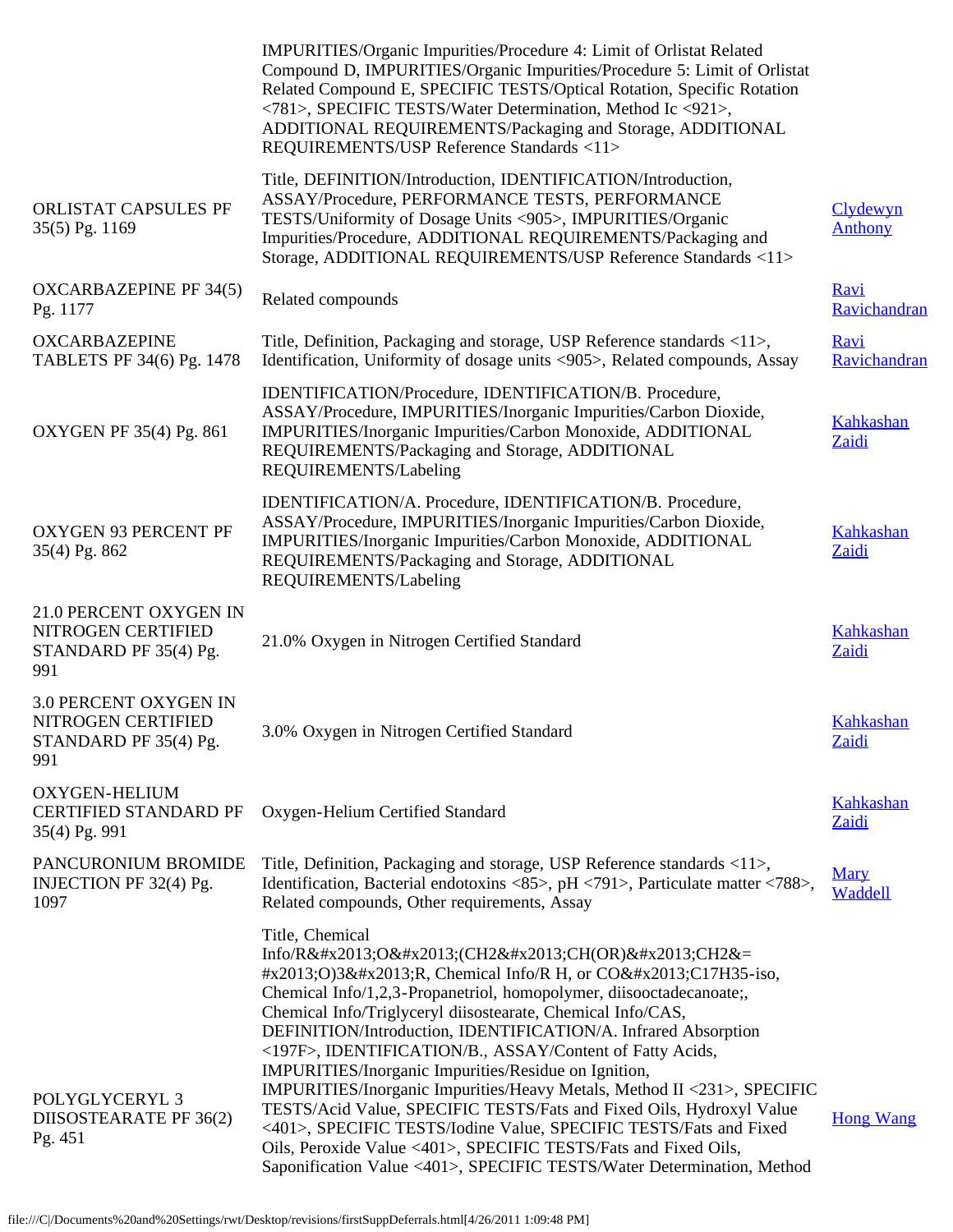|                                                                                                                         | I <921>, ADDITIONAL REQUIREMENTS/Packaging and Storage,<br>ADDITIONAL REQUIREMENTS/USP Reference Standards <11>/USP<br>Methyl Myristate RS, ADDITIONAL REQUIREMENTS/USP Reference<br>Standards <11>/USP Methyl Palmitate RS, ADDITIONAL<br>REQUIREMENTS/USP Reference Standards <11>/USP Methyl Stearate RS,<br>ADDITIONAL REQUIREMENTS/USP Reference Standards <11>/USP<br>Polyglyceryl 3 Diisostearate RS                                                                                                                                                                                                                                                                                                                                                                                                                                                                                                                                                                                                                                                                                                                                                                                                                                                                           |                            |
|-------------------------------------------------------------------------------------------------------------------------|---------------------------------------------------------------------------------------------------------------------------------------------------------------------------------------------------------------------------------------------------------------------------------------------------------------------------------------------------------------------------------------------------------------------------------------------------------------------------------------------------------------------------------------------------------------------------------------------------------------------------------------------------------------------------------------------------------------------------------------------------------------------------------------------------------------------------------------------------------------------------------------------------------------------------------------------------------------------------------------------------------------------------------------------------------------------------------------------------------------------------------------------------------------------------------------------------------------------------------------------------------------------------------------|----------------------------|
| POWDERED GARCINIA<br>INDICA PF 36(3) Pg. 704                                                                            | Title, DEFINITION/Introduction, IDENTIFICATION/A. Thin-Layer<br>Chromatographic Identification Test <201>, IDENTIFICATION/B.,<br>COMPOSITION/Content of (–)-Hydroxycitric Acid and (–)-<br>Hydroxycitric Acid Lactone, IMPURITIES/Inorganic Impurities/Articles of<br>Botanical Origin, Acid-Insoluble Ash <561>, IMPURITIES/Inorganic<br>Impurities/Heavy Metals, Method III <231>, IMPURITIES/Organic<br>Impurities/Procedure: Articles of Botanical Origin, General Method for<br>Pesticide Residues Analysis <561>, SPECIFIC TESTS/Botanic Characteristics,<br>SPECIFIC TESTS/Limit of Citric Acid, SPECIFIC TESTS/Loss on Drying<br><731>, SPECIFIC TESTS/Articles of Botanical Origin, Total Ash <561>,<br>SPECIFIC TESTS/Microbial Enumeration Tests—Nutritional and<br>Dietary Supplements <2021>, SPECIFIC TESTS/Absence of Specified<br>Microorganisms—Nutritional and Dietary Supplements <2022>,<br>ADDITIONAL REQUIREMENTS/Packaging and Storage, ADDITIONAL<br>REQUIREMENTS/Labeling, ADDITIONAL REQUIREMENTS/USP<br>Reference Standards <11>/USP Calcium (–)-Hydroxycitrate RS,<br>ADDITIONAL REQUIREMENTS/USP Reference Standards <11>/USP Citric<br>Acid RS, ADDITIONAL REQUIREMENTS/USP Reference Standards<br><11>/USP Powdered Garcinia Hydroxycitrate Extract RS | Maged<br><b>Sharaf</b>     |
| PROMETHAZINE AND<br>PHENYLEPHRINE<br>HYDROCHLORIDE ORAL<br>SOLUTION PF 35(2) Pg. 298                                    | Title, DEFINITION/Introduction, IDENTIFICATION/Introduction,<br>ASSAY/Procedure, IMPURITIES/Organic Impurities/Procedure 1,<br>IMPURITIES/Organic Impurities/Procedure 2, SPECIFIC TESTS, SPECIFIC<br>TESTS/ pH <791>, SPECIFIC TESTS/ Alcohol Determination (if present),<br>Method II <611>, SPECIFIC TESTS/Deliverable Volume <698>,<br>ADDITIONAL REQUIREMENTS/Packaging and Storage, ADDITIONAL<br>REQUIREMENTS/ USP Reference Standards <11>                                                                                                                                                                                                                                                                                                                                                                                                                                                                                                                                                                                                                                                                                                                                                                                                                                    | Clydewyn<br><b>Anthony</b> |
| PROMETHAZINE AND<br>PHENYLEPHRINE<br>HYDROCHLORIDE AND<br><b>CODEINE PHOSPHATE</b><br>ORAL SOLUTION PF 35(2)<br>Pg. 301 | Title, DEFINITION/Introduction, IDENTIFICATION/Introduction,<br>ASSAY/Procedure, IMPURITIES/Organic Impurities/Procedure 1,<br>IMPURITIES/Organic Impurities/Procedure 2, SPECIFIC TESTS, SPECIFIC<br>TESTS/pH <791>, SPECIFIC TESTS/Alcohol Determination, Method II<br><611> (if present), SPECIFIC TESTS/Deliverable Volume <698>,<br>ADDITIONAL REQUIREMENTS/Packaging and Storage, ADDITIONAL<br>REQUIREMENTS/USP Reference Standards <11>                                                                                                                                                                                                                                                                                                                                                                                                                                                                                                                                                                                                                                                                                                                                                                                                                                       | Clydewyn<br><b>Anthony</b> |
| <b>PROMETHAZINE</b><br>HYDROCHLORIDE AND<br><b>CODEINE PHOSPHATE</b><br>ORAL SOLUTION PF 35(2)<br>Pg. 292               | Title, DEFINITION/Introduction, IDENTIFICATION/Introduction,<br>ASSAY/Procedure, IMPURITIES/Organic Impurities/Procedure 1,<br>IMPURITIES/Organic Impurities/Procedure 2, SPECIFIC TESTS, SPECIFIC<br>TESTS/ pH <791>, SPECIFIC TESTS/Alcohol Determination (if present),<br>Method II <611>, SPECIFIC TESTS/ Deliverable Volume <698>,<br>ADDITIONAL REQUIREMENTS/Packaging and Storage, ADDITIONAL<br>REQUIREMENTS/ USP Reference Standards <11>                                                                                                                                                                                                                                                                                                                                                                                                                                                                                                                                                                                                                                                                                                                                                                                                                                    | Clydewyn<br><b>Anthony</b> |
| <b>PROMETHAZINE</b><br>HYDROCHLORIDE AND<br><b>DEXTROMETHORPHAN</b><br>HYDROBROMIDE ORAL<br>SOLUTION PF 35(2) Pg. 295   | Title, DEFINITION/Introduction, IDENTIFICATION/Introduction,<br>ASSAY/Procedure, IMPURITIES/Organic Impurities/Procedure 1,<br>IMPURITIES/Organic Impurities/Procedure 2, SPECIFIC TESTS, SPECIFIC<br>TESTS/ pH <791>, SPECIFIC TESTS/Alcohol Determination (if present),<br>Method II <611>, SPECIFIC TESTS/ Deliverable Volume <698>,<br>ADDITIONAL REQUIREMENTS/Packaging and Storage, ADDITIONAL<br>REQUIREMENTS/USP Reference Standards <11>                                                                                                                                                                                                                                                                                                                                                                                                                                                                                                                                                                                                                                                                                                                                                                                                                                     | Clydewyn<br><b>Anthony</b> |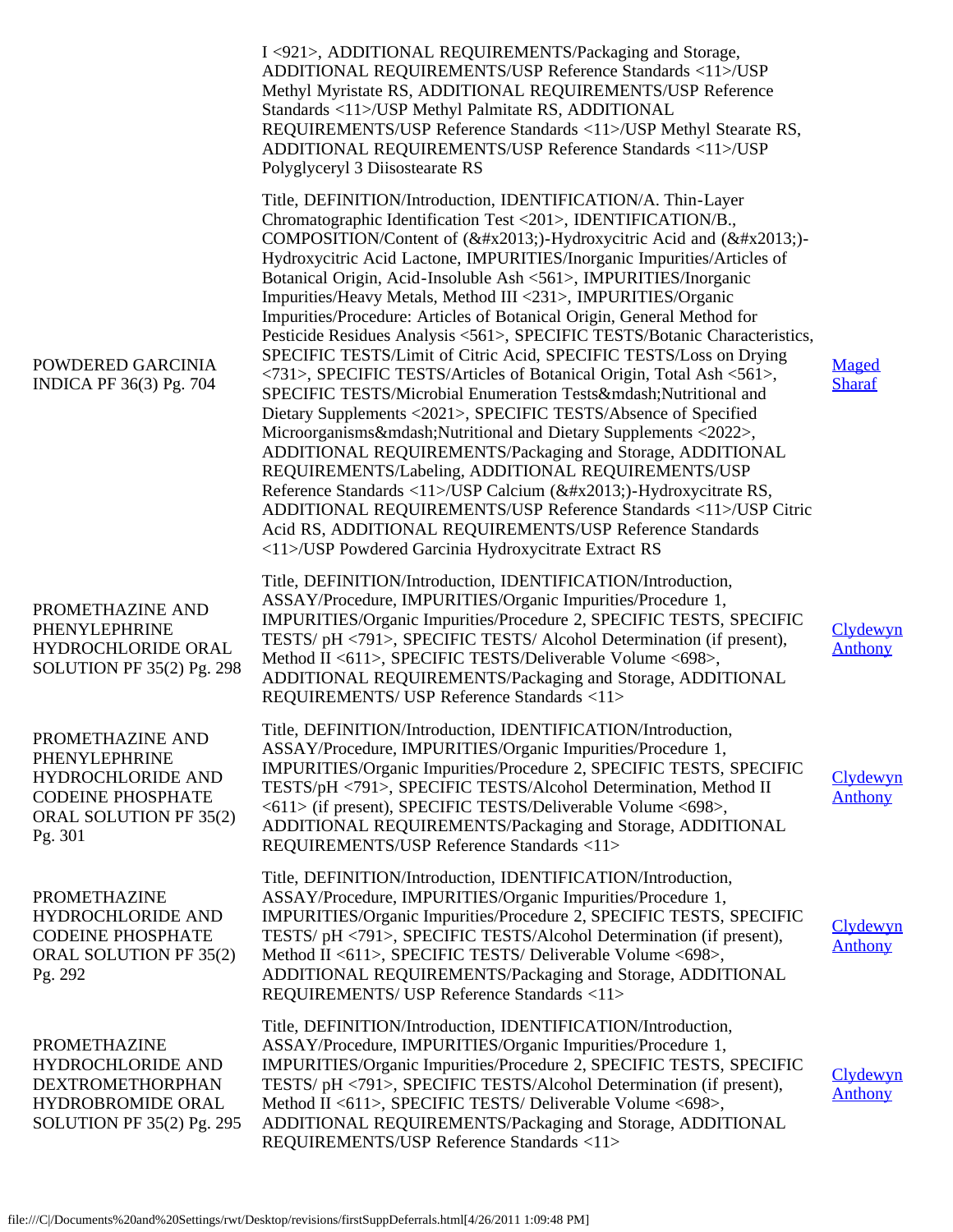| <b>RIBAVIRIN CAPSULES PF</b><br>35(3) Pg. 576                  | Title, DEFINITION/Introduction, IDENTIFICATION/Introduction,<br>ASSAY/Procedure, PERFORMANCE TESTS/Dissolution <711>,<br>PERFORMANCE TESTS/Uniformity of Dosage Units <905>,<br>IMPURITIES/Organic Impurities/Procedure, ADDITIONAL<br>REQUIREMENTS/Packaging and Storage, ADDITIONAL<br>REQUIREMENTS/USP Reference Standards <11>                                                                                                                                                                                                                                                                                                                                                                                                                                                                                                                                                                                                                                                                                | Leonel<br><b>Santos</b>                 |
|----------------------------------------------------------------|-------------------------------------------------------------------------------------------------------------------------------------------------------------------------------------------------------------------------------------------------------------------------------------------------------------------------------------------------------------------------------------------------------------------------------------------------------------------------------------------------------------------------------------------------------------------------------------------------------------------------------------------------------------------------------------------------------------------------------------------------------------------------------------------------------------------------------------------------------------------------------------------------------------------------------------------------------------------------------------------------------------------|-----------------------------------------|
| <b>ROPINIROLE</b><br>HYDROCHLORIDE PF 36(1)<br>Pg. 133         | IMPURITIES/Organic Impurities /Procedure 1, IMPURITIES/Organic<br>Impurities /Procedure 2, ADDITIONAL REQUIREMENTS/Labeling                                                                                                                                                                                                                                                                                                                                                                                                                                                                                                                                                                                                                                                                                                                                                                                                                                                                                       | Ravi<br>Ravichandran                    |
| SCHIZOCHYTRIUM OIL PF<br>35(4) Pg. 894                         | Title, DEFINITION/Introduction, IDENTIFICATION/Long Chain Unsaturated<br>Fatty Acid Profile, COMPOSITION/Content of DHA, IMPURITIES/Inorganic<br>Impurities/Limit of Arsenic, IMPURITIES/Inorganic Impurities/Limit of Lead,<br>IMPURITIES/Inorganic Impurities/Limit of Cadmium, IMPURITIES/Inorganic<br>Impurities/Limit of Mercury, SPECIFIC TESTS/Fats and Fixed Oils, Anisidine<br>Value <401>, SPECIFIC TESTS/Fats and Fixed Oils, Free Fatty Acids <401>,<br>SPECIFIC TESTS/Fats and Fixed Oils, Peroxide Value <401>, SPECIFIC<br>TESTS/Fats and Fixed Oils, Total Oxidation Value (TOTOX) <401>,<br>SPECIFIC TESTS/Fats and Fixed Oils, Unsaponifiable Matter <401>,<br>ADDITIONAL REQUIREMENTS/Packaging and Storage, ADDITIONAL<br>REQUIREMENTS/Labeling, ADDITIONAL REQUIREMENTS/USP<br>Reference Standards <11>                                                                                                                                                                                      | Gabriel<br>Giancaspro                   |
| SCHIZOCHYTRIUM OIL<br>CAPSULES PF 35(5) Pg.<br>1192            | Title, DEFINITION/Introduction, IDENTIFICATION/Fatty Acid Profile,<br>OTHER COMPONENTS/Content of Schizochytrium Oil, OTHER<br>COMPONENTS/Content of DHA, PERFORMANCE TESTS,<br>PERFORMANCE TESTS/Disintegration and Dissolution of Dietary<br>Supplements <2040>, PERFORMANCE TESTS/Weight Variation <2091>,<br>IMPURITIES/Inorganic Impurities/Limit of Arsenic, IMPURITIES/Inorganic<br>Impurities/Limit of Lead, IMPURITIES/Inorganic Impurities/Limit of<br>Cadmium, IMPURITIES/Inorganic Impurities/Limit of Mercury, SPECIFIC<br>TESTS/Fats and Fixed Oils, Anisidine Value <401>, SPECIFIC TESTS/Fats<br>and Fixed Oils, Free Fatty Acids <401>, SPECIFIC TESTS/Fats and Fixed<br>Oils, Peroxide Value <401>, SPECIFIC TESTS/Fats and Fixed Oils, Total<br>Oxidation Value (TOTOX) <401>, SPECIFIC TESTS/Fats and Fixed Oils,<br>Unsaponifiable Matter <401>, ADDITIONAL REQUIREMENTS/Packaging<br>and Storage, ADDITIONAL REQUIREMENTS/Labeling, ADDITIONAL<br>REQUIREMENTS/USP Reference Standards <11> | <b>Natalia</b><br>Davydova              |
| SENNOSIDES PF 35(2) Pg.<br>309                                 | SPECIFIC TESTS/Content of Sennosides A and B, ADDITIONAL<br>REQUIREMENTS/USP Reference Standards <11>                                                                                                                                                                                                                                                                                                                                                                                                                                                                                                                                                                                                                                                                                                                                                                                                                                                                                                             | Maged<br><b>Sharaf</b>                  |
| <b>SERTRALINE</b><br><b>HYDROCHLORIDE PF 34(5)</b><br>Pg. 1189 | Related compounds                                                                                                                                                                                                                                                                                                                                                                                                                                                                                                                                                                                                                                                                                                                                                                                                                                                                                                                                                                                                 | Ravi<br>Ravichandran                    |
| SODIUM HYDROXIDE TS3<br>PF 36(3) Pg. 783                       | Sodium Hydroxide TS 3                                                                                                                                                                                                                                                                                                                                                                                                                                                                                                                                                                                                                                                                                                                                                                                                                                                                                                                                                                                             | <b>Antonio</b><br>Hernandez-<br>Cardoso |
| HYDROGENATED STARCH<br><b>HYDROLYSATE PF 35(1)</b><br>Pg. 136  | Title, Chemical Info, Definition, Packaging and storage, Labeling, USP<br>Reference standards <11>, Identification, Microbial limits <61>, pH <791>,<br>Water, Method I <921>, Residue on ignition <281>, Reducing sugars, Limit of<br>chloride, Limit of sulfate <221>, Limit of nickel, Content of maltitol and<br>sorbitol, Hydrogenated polysaccharides                                                                                                                                                                                                                                                                                                                                                                                                                                                                                                                                                                                                                                                       | <b>Hong Wang</b>                        |
| SUMATRIPTAN TABLETS<br>PF 35(4) Pg. 871                        | IMPURITIES/Organic Impurities/Procedure                                                                                                                                                                                                                                                                                                                                                                                                                                                                                                                                                                                                                                                                                                                                                                                                                                                                                                                                                                           | Ravi<br>Ravichandran                    |
|                                                                | Title, Chemical Info/Chemical Structure, Chemical                                                                                                                                                                                                                                                                                                                                                                                                                                                                                                                                                                                                                                                                                                                                                                                                                                                                                                                                                                 |                                         |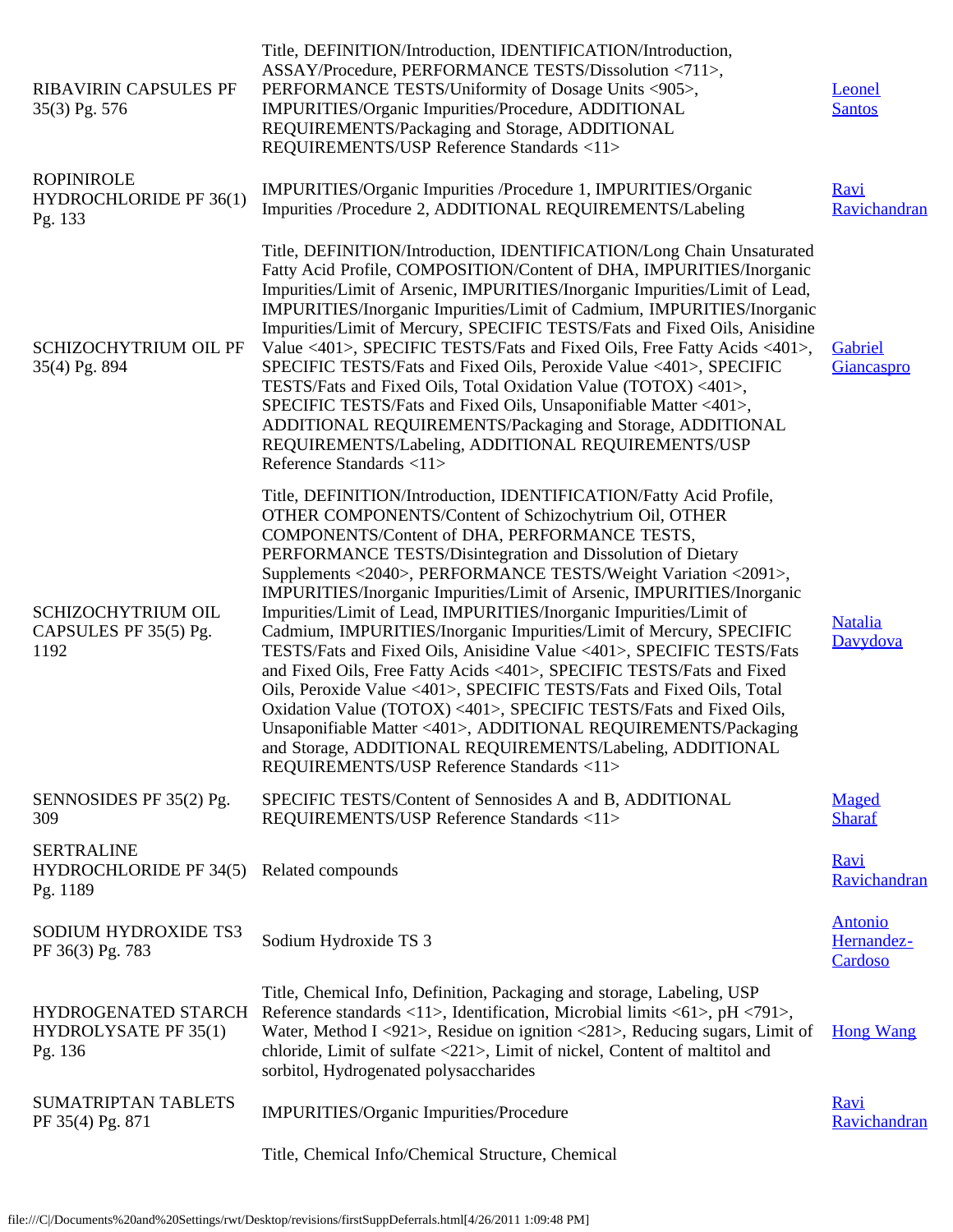| TACROLIMUS PF 35(2) Pg.<br>310                                    | Info/C44H69NO12·H2O, Chemical Info/822.03, Chemical Info/15,19-<br>Epoxy-3H-pyrido[2,1-c][1,4]oxaazacyclotricosine-1,7,20,21(4H,2=3H)-<br>tetrone-5,6,8,11,12,13,14,15, 16,17,18,19,24,25,26,26a-hexadecahydro-5,19-<br>dihydroxy-3-[2-(4-hydroxy-3-m= ethoxycyclohexyl)-1-methylethenyl]-14,16-<br>dimethoxy-4,10,12,18-tetramethyl= $-8-(2$ -propenyl)-, monohydrate, [3S-<br>$[3R*,E(1S*,3S*,4S*)]$ ,4S*,5R*,8S*,9E,12R*,14R*,15S*,16R*,18S*,19S*,26a=<br>$R^*$ ]]-;, Chemical Info/(−)-<br>(3S, 4R, 5S, 8R, 9E, 12S, 14S, 15R, 16S, 18R, 19R, 26aS) - 8-Allyl-=<br>5,6,8,11,12,13,14,15,16,17,18,19,24,25,26,26a-hexadecahydro-5,19-dihydrox=<br>y-3-[(E)-2-[(1R,3R,4R)-4-hydroxy-3-methoxycyclohexyl]-1-methylvinyl]-<br>14,1= 6-dimethoxy-4,10,12,18-tetramethyl-15,19-epoxy-3H-pyrido[2,1-<br>c][1,4]oxaaz= acyclotricosine-1,7,20,21(4H,23H)-tetrone, monohydrate,<br>Chemical Info/CAS, DEFINITION/Introduction, IDENTIFICATION/A.<br>Infrared Absorption <197M>, IDENTIFICATION/B., IDENTIFICATION/C.,<br>ASSAY/Procedure, IMPURITIES/Inorganic Impurities/Residue on Ignition<br><281>, IMPURITIES/Inorganic Impurities/Heavy Metals, Method II <231>,<br>IMPURITIES/Organic Impurities/Procedure, SPECIFIC TESTS/Optical<br>Rotation, Specific Rotation <781S>, SPECIFIC TESTS/Water Determination,<br>Method I <921>, ADDITIONAL REQUIREMENTS/Packaging and Storage,<br>ADDITIONAL REQUIREMENTS/USP Reference Standards <11> | <b>Ahalya Wise</b>        |
|-------------------------------------------------------------------|-------------------------------------------------------------------------------------------------------------------------------------------------------------------------------------------------------------------------------------------------------------------------------------------------------------------------------------------------------------------------------------------------------------------------------------------------------------------------------------------------------------------------------------------------------------------------------------------------------------------------------------------------------------------------------------------------------------------------------------------------------------------------------------------------------------------------------------------------------------------------------------------------------------------------------------------------------------------------------------------------------------------------------------------------------------------------------------------------------------------------------------------------------------------------------------------------------------------------------------------------------------------------------------------------------------------------------------------------------------------------------------------------------------------------------------------|---------------------------|
| <b>TACROLIMUS CAPSULES</b><br>PF 35(2) Pg. 312                    | Title, DEFINITION/Introduction, IDENTIFICATION/A. Procedure,<br>IDENTIFICATION/B., ASSAY/Procedure, PERFORMANCE<br>TESTS/Uniformity of Dosage Units <905>, IMPURITIES/Organic<br>Impurities/Procedure, ADDITIONAL REQUIREMENTS/Packaging and<br>Storage, ADDITIONAL REQUIREMENTS/USP Reference Standards <11>                                                                                                                                                                                                                                                                                                                                                                                                                                                                                                                                                                                                                                                                                                                                                                                                                                                                                                                                                                                                                                                                                                                             | <b>Ahalya Wise</b>        |
| <b>TERAZOSIN CAPSULES PF</b><br>35(4) Pg. 872                     | Title, DEFINITION/Introduction, IDENTIFICATION/A. Ultraviolet<br>Absorption <197U>, IDENTIFICATION/B., ASSAY/Procedure,<br>PERFORMANCE TESTS, PERFORMANCE TESTS/Uniformity of Dosage<br>Units <905>, IMPURITIES/Organic Impurities/Procedure, ADDITIONAL<br>REQUIREMENTS/Packaging and Storage, ADDITIONAL<br>REQUIREMENTS/USP Reference Standards <11>                                                                                                                                                                                                                                                                                                                                                                                                                                                                                                                                                                                                                                                                                                                                                                                                                                                                                                                                                                                                                                                                                   | Sujatha<br>Ramakrishna    |
| <b>TERAZOSIN TABLETS PF</b><br>35(4) Pg. 874                      | Title, DEFINITION/Introduction, IDENTIFICATION/A. Ultraviolet<br>Absorption <197U>, IDENTIFICATION/B., ASSAY/Procedure,<br>PERFORMANCE TESTS, PERFORMANCE TESTS/Uniformity of Dosage<br>Units <905>, IMPURITIES/Organic Impurities/Procedure, ADDITIONAL<br>REQUIREMENTS/Packaging and Storage, ADDITIONAL<br>REQUIREMENTS/USP Reference Standards <11>                                                                                                                                                                                                                                                                                                                                                                                                                                                                                                                                                                                                                                                                                                                                                                                                                                                                                                                                                                                                                                                                                   | Sujatha<br>Ramakrishna    |
| <b>TETRAFLUOROETHANE</b><br>PF 31(6) Pg. 1672                     | Title, Chemical structure, Chemical formula, Molecular weight, Chemical<br>names, Cas number, Definition, Packaging and storage, USP Reference<br>standards, Identification, Water, High boiling residues, Ionic contaminants,<br>Chromatographic purity, Assay                                                                                                                                                                                                                                                                                                                                                                                                                                                                                                                                                                                                                                                                                                                                                                                                                                                                                                                                                                                                                                                                                                                                                                           | <b>Kahkashan</b><br>Zaidi |
| USP AND NF EXCIPIENTS,<br>LISTED BY CATEGORY PF<br>35(6) Pg. 1488 | {Emollient} Butyl Stearate, {Flavors and Perfumes} Diethyl Sebacate,<br>{Coating Agent} Chitosan, {Film-Forming Agent} Chitosan, {Humectant}<br>Hydrogenated Starch Hydrolysate, {Suspending and/or Viscosity-Increasing<br>Agent} Chitosan, {Sweetening Agent} Hydrogenated Starch Hydrolysate,<br>{Tablet Binder} Hydrogenated Starch Hydrolysate, {Tablet and/or Capsule<br>Diluent} Hydrogenated Starch Hydrolysate, {Vehicle} {solid carrier} Chitosan,<br>{Complexing Agent} Betadex Sulfobutyl Ether Sodium, {Emulsifying and/or<br>Solubilizing Agent} Polyglyceryl 3 Diisostearate, {Ointment Base}<br>Polyglyceryl 3 Diisostearate, {Sequestering Agent} Betadex Sulfobutyl Ether<br>Sodium, {Wetting and/or Solubilizing Agent} Betadex Sulfobutyl Ether<br>Sodium<br>L## Dalteparin Sodium, anion-exchange Dowex 1X8--[to come.], L##                                                                                                                                                                                                                                                                                                                                                                                                                                                                                                                                                                                         | <b>Robert</b><br>Lafaver  |
|                                                                   | (Dalteparin Sodium, anion-exchange Dowex 1X8), L## (Dalteparin Sodium,                                                                                                                                                                                                                                                                                                                                                                                                                                                                                                                                                                                                                                                                                                                                                                                                                                                                                                                                                                                                                                                                                                                                                                                                                                                                                                                                                                    |                           |